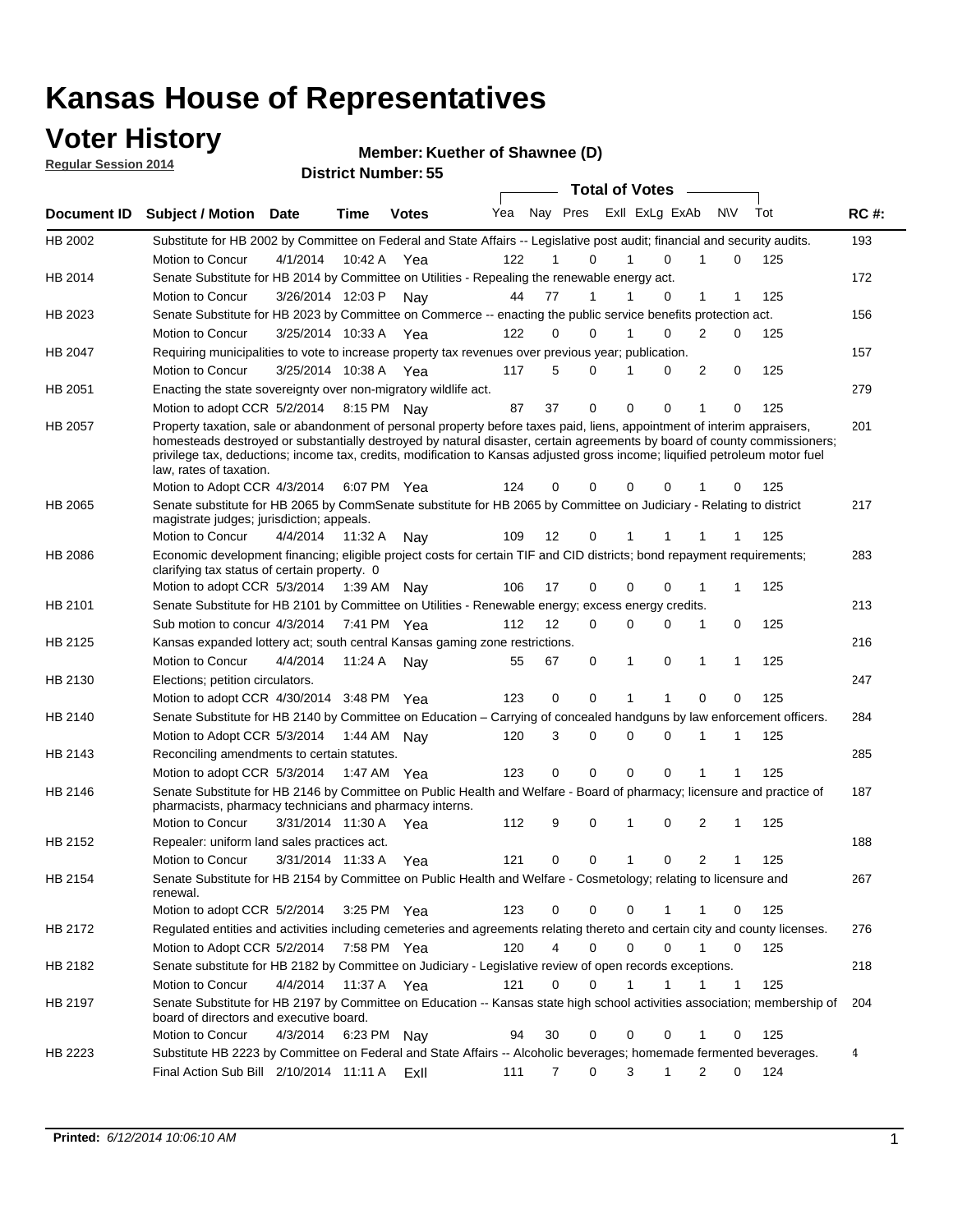### **Voter History**

| <b>VULGE LIBLUI Y</b><br><b>Reqular Session 2014</b> |                                                                                                                                                                                                                                        |                      |         | <b>District Number: 55</b> | Member: Kuether of Shawnee (D) |     |          |                       |          |           |     |             |
|------------------------------------------------------|----------------------------------------------------------------------------------------------------------------------------------------------------------------------------------------------------------------------------------------|----------------------|---------|----------------------------|--------------------------------|-----|----------|-----------------------|----------|-----------|-----|-------------|
|                                                      |                                                                                                                                                                                                                                        |                      |         |                            |                                |     |          | <b>Total of Votes</b> |          |           |     |             |
| Document ID                                          | <b>Subject / Motion</b>                                                                                                                                                                                                                | <b>Date</b>          | Time    | <b>Votes</b>               | Yea                            | Nav | Pres     | Exll ExLg ExAb        |          | <b>NV</b> | Tot | <b>RC#:</b> |
| HB 2223                                              | Substitute for HB 2223 by Committee on Federal and State Affairs—Alcoholic beverages; homemade fermented beverages;<br>microbrewery gallonage expanded; liquor license length of citizenship.                                          |                      |         |                            |                                |     |          |                       |          |           |     | 205         |
|                                                      | Motion to Concur                                                                                                                                                                                                                       | 4/3/2014 6:27 PM Yea |         |                            | 115                            | 9   | $\Omega$ | $\Omega$              | $\Omega$ |           | 125 |             |
| HB 2231                                              | Senate Substitute for Substitute for HB 2231 by Committee on Ways and Means - Appropriations for FY 2014, FY 2015, FY<br>2016, FY 2017 and FY 2018 for various state agencies; capital improvement projects; claims against the state. |                      |         |                            |                                |     |          |                       |          |           |     | 282         |
|                                                      | Motion to adopt CCR 5/2/2014                                                                                                                                                                                                           |                      | 9:48 PM | Nav                        | 70                             | 54  | 0        | 0                     |          |           | 125 |             |
|                                                      |                                                                                                                                                                                                                                        |                      |         |                            |                                |     |          |                       |          |           |     |             |

|                | Motion to adopt CCR 5/2/2014 9:48 PM Nay                                                                                                                                                                                                                                                                                                                                                                                                                                                                                                                                                                                                                                                                                                                                                                                                                            |                       |             |     | 70  | 54             | 0        | 0            | 0           | 1              | 0           | 125 |     |
|----------------|---------------------------------------------------------------------------------------------------------------------------------------------------------------------------------------------------------------------------------------------------------------------------------------------------------------------------------------------------------------------------------------------------------------------------------------------------------------------------------------------------------------------------------------------------------------------------------------------------------------------------------------------------------------------------------------------------------------------------------------------------------------------------------------------------------------------------------------------------------------------|-----------------------|-------------|-----|-----|----------------|----------|--------------|-------------|----------------|-------------|-----|-----|
| HB 2246        | Substitute for HB 2246 by Committee on Commerce, Labor and Economic Development - Peer review for certain licensed<br>technical professions.                                                                                                                                                                                                                                                                                                                                                                                                                                                                                                                                                                                                                                                                                                                        |                       |             |     |     |                |          |              |             |                |             |     | 38  |
|                | EFA Sub Bill                                                                                                                                                                                                                                                                                                                                                                                                                                                                                                                                                                                                                                                                                                                                                                                                                                                        | 2/21/2014 1:34 PM Yea |             |     | 120 | 0              | 0        | 1            | $\Omega$    | 2              |             | 124 |     |
| HB 2246        | Substitute for HB 2246 by Committee on Commerce, Labor and Economic Development - Peer review for certain licensed<br>technical professions.                                                                                                                                                                                                                                                                                                                                                                                                                                                                                                                                                                                                                                                                                                                        |                       |             |     |     |                |          |              |             |                |             |     | 260 |
|                | Motion to Concur                                                                                                                                                                                                                                                                                                                                                                                                                                                                                                                                                                                                                                                                                                                                                                                                                                                    | 5/2/2014              | 11:40 A     | Yea | 124 | 0              | 0        | 0            | 1           | 0              | 0           | 125 |     |
| HB 2272        | Kansas expanded lottery act; southeast Kansas gaming zone; privilege fee and investment threshold amount reduced.                                                                                                                                                                                                                                                                                                                                                                                                                                                                                                                                                                                                                                                                                                                                                   |                       |             |     |     |                |          |              |             |                |             |     | 200 |
|                | Motion to Concur                                                                                                                                                                                                                                                                                                                                                                                                                                                                                                                                                                                                                                                                                                                                                                                                                                                    | 4/2/2014              | 4:18 PM Yea |     | 84  | 36             | $\Omega$ | $\Omega$     | $\Omega$    | 1              | 4           | 125 |     |
| HB 2296        | Campaign finance; permitted uses of campaign funds; increased exemption amount for certain candidates; contributor<br>information; lobbyist filings.                                                                                                                                                                                                                                                                                                                                                                                                                                                                                                                                                                                                                                                                                                                |                       |             |     |     |                |          |              |             |                |             |     | 248 |
|                | Motion to adopt CCR 4/30/2014 3:53 PM Yea                                                                                                                                                                                                                                                                                                                                                                                                                                                                                                                                                                                                                                                                                                                                                                                                                           |                       |             |     | 119 | 4              | 0        |              |             | 0              | $\mathbf 0$ | 125 |     |
| HB 2296        | Campaign finance; permitted uses of campaign funds; increased exemption amount for certain candidates; contributor<br>information; lobbyist filings.                                                                                                                                                                                                                                                                                                                                                                                                                                                                                                                                                                                                                                                                                                                |                       |             |     |     |                |          |              |             |                |             |     | 287 |
|                | Motion to Override<br>Veto                                                                                                                                                                                                                                                                                                                                                                                                                                                                                                                                                                                                                                                                                                                                                                                                                                          | 5/30/2014 10:24 A Yea |             |     | 96  | 5              | 0        | 0            | 0           | 0              | 24          | 125 |     |
| HB 2298        | Senate Sub for HB 2298 by Committee on Judiciary - Uniform controlled substances act. Senate Sub for HB 2298 by<br>Committee on Judiciary - Uniform controlled substances act.                                                                                                                                                                                                                                                                                                                                                                                                                                                                                                                                                                                                                                                                                      |                       |             |     |     |                |          |              |             |                |             |     | 209 |
|                | Motion to Concur                                                                                                                                                                                                                                                                                                                                                                                                                                                                                                                                                                                                                                                                                                                                                                                                                                                    | 4/3/2014              | 6:40 PM Yea |     | 123 | 1              | 0        | 0            | $\mathbf 0$ | 1              | 0           | 125 |     |
| HB 2303        | Relating to driver's license fees; driving under the influence equipment fund.                                                                                                                                                                                                                                                                                                                                                                                                                                                                                                                                                                                                                                                                                                                                                                                      |                       |             |     |     |                |          |              |             |                |             |     | 1   |
|                | Motion to adopt CCR 1/22/2014 11:45 A Yea                                                                                                                                                                                                                                                                                                                                                                                                                                                                                                                                                                                                                                                                                                                                                                                                                           |                       |             |     | 109 | 11             | 0        | $\mathbf{1}$ | $\mathbf 0$ | 4              | $\mathbf 0$ | 125 |     |
| HB 2312        | Local governments; investment of idle funds; changes.                                                                                                                                                                                                                                                                                                                                                                                                                                                                                                                                                                                                                                                                                                                                                                                                               |                       |             |     |     |                |          |              |             |                |             |     | 253 |
|                | Motion to Concur                                                                                                                                                                                                                                                                                                                                                                                                                                                                                                                                                                                                                                                                                                                                                                                                                                                    | 5/1/2014              | 4:31 PM Yea |     | 123 | $\overline{2}$ | 0        | 0            | 0           | 0              | 0           | 125 |     |
| HB 2338        | Substitute for HB 2338 by Committee on Ways and Means - Judicial branch; supplemental appropriation for fiscal year 2015,<br>judiciary operations; increasing various docket fees and creating new docket fees; annually, allowing the allocation of a budget<br>for each judicial district court operations, chief judge would have the authority to expend funds as necessary to carry out the<br>functions of such district if such chief judge elected to do so, including establishing what court personnel are necessary and<br>their compensation; district court judges in judicial district elect chief judge and court of appeals judges elect chief judge of the<br>court of appeals; district judge and district magistrate judge vacancies; statutory authority for longevity bonus for judicial<br>branch employees repealed; nonseverability clause. |                       |             |     |     |                |          |              |             |                |             |     | 229 |
|                | Motion to Adopt CCR 4/4/2014                                                                                                                                                                                                                                                                                                                                                                                                                                                                                                                                                                                                                                                                                                                                                                                                                                        |                       | 7:17 PM Nay |     | 66  | 57             | 0        | 0            | 0           | 2              | 0           | 125 |     |
| HB 2378        | Senate Substitute for HB 2378 by Committee on Assessment and Taxation - Providing sales tax exemption for sales of certain 189<br>machinery and equipment used for surface mining activities.                                                                                                                                                                                                                                                                                                                                                                                                                                                                                                                                                                                                                                                                       |                       |             |     |     |                |          |              |             |                |             |     |     |
|                | Motion to Concur                                                                                                                                                                                                                                                                                                                                                                                                                                                                                                                                                                                                                                                                                                                                                                                                                                                    | 3/31/2014 11:35 A Yea |             |     | 117 | 4              | 0        | 1            | 0           | 2              | 1           | 125 |     |
| HB 2389        | Senate Substitute for HB 2389 by Committee on Judiciary - Crimes and criminal procedure; mistreatment of a dependent adult 277<br>or an elder person; RICO; warrants; discharge of certain persons; appeals.                                                                                                                                                                                                                                                                                                                                                                                                                                                                                                                                                                                                                                                        |                       |             |     |     |                |          |              |             |                |             |     |     |
|                | Motion to Adopt CCR 5/2/2014 8:05 PM Yea                                                                                                                                                                                                                                                                                                                                                                                                                                                                                                                                                                                                                                                                                                                                                                                                                            |                       |             |     | 123 | $\mathbf 1$    | 0        | 0            | 0           | 1              | 0           | 125 |     |
| HB 2398        | Relating to the Kansas revised limited liability company act.                                                                                                                                                                                                                                                                                                                                                                                                                                                                                                                                                                                                                                                                                                                                                                                                       |                       |             |     |     |                |          |              |             |                |             |     | 28  |
|                | <b>Final Action</b><br>Amended                                                                                                                                                                                                                                                                                                                                                                                                                                                                                                                                                                                                                                                                                                                                                                                                                                      | 2/21/2014 11:13 A     |             | Yea | 120 | $\mathbf{1}$   | 0        | $\mathbf{1}$ | $\mathbf 0$ | $\overline{2}$ | $\mathbf 0$ | 124 |     |
| HB 2402        | National day of the cowboy.                                                                                                                                                                                                                                                                                                                                                                                                                                                                                                                                                                                                                                                                                                                                                                                                                                         |                       |             |     |     |                |          |              |             |                |             |     | 163 |
|                | <b>Final Action</b>                                                                                                                                                                                                                                                                                                                                                                                                                                                                                                                                                                                                                                                                                                                                                                                                                                                 | 3/26/2014 10:55 A     |             | Yea | 116 | 7              | 0        | $\mathbf{1}$ | $\mathbf 0$ | 1              | $\mathbf 0$ | 125 |     |
| <b>HB 2417</b> | Expansion of rural opportunity zones.                                                                                                                                                                                                                                                                                                                                                                                                                                                                                                                                                                                                                                                                                                                                                                                                                               |                       |             |     |     |                |          |              |             |                |             |     | 61  |
|                | <b>Final Action</b><br>Amended                                                                                                                                                                                                                                                                                                                                                                                                                                                                                                                                                                                                                                                                                                                                                                                                                                      | 2/27/2014 10:16 A     |             | Yea | 104 | 19             | 0        | 0            | 0           | 1              | 0           | 124 |     |
| HB 2418        | Adult care home licensure act; removal of outdated rule and regulation reference.                                                                                                                                                                                                                                                                                                                                                                                                                                                                                                                                                                                                                                                                                                                                                                                   |                       |             |     |     |                |          |              |             |                |             |     | 6   |
|                | <b>Final Action</b>                                                                                                                                                                                                                                                                                                                                                                                                                                                                                                                                                                                                                                                                                                                                                                                                                                                 | 2/12/2014 11:20 A     |             | Yea | 121 | 0              | 0        | $\mathbf{1}$ | 0           | $\overline{2}$ | 0           | 124 |     |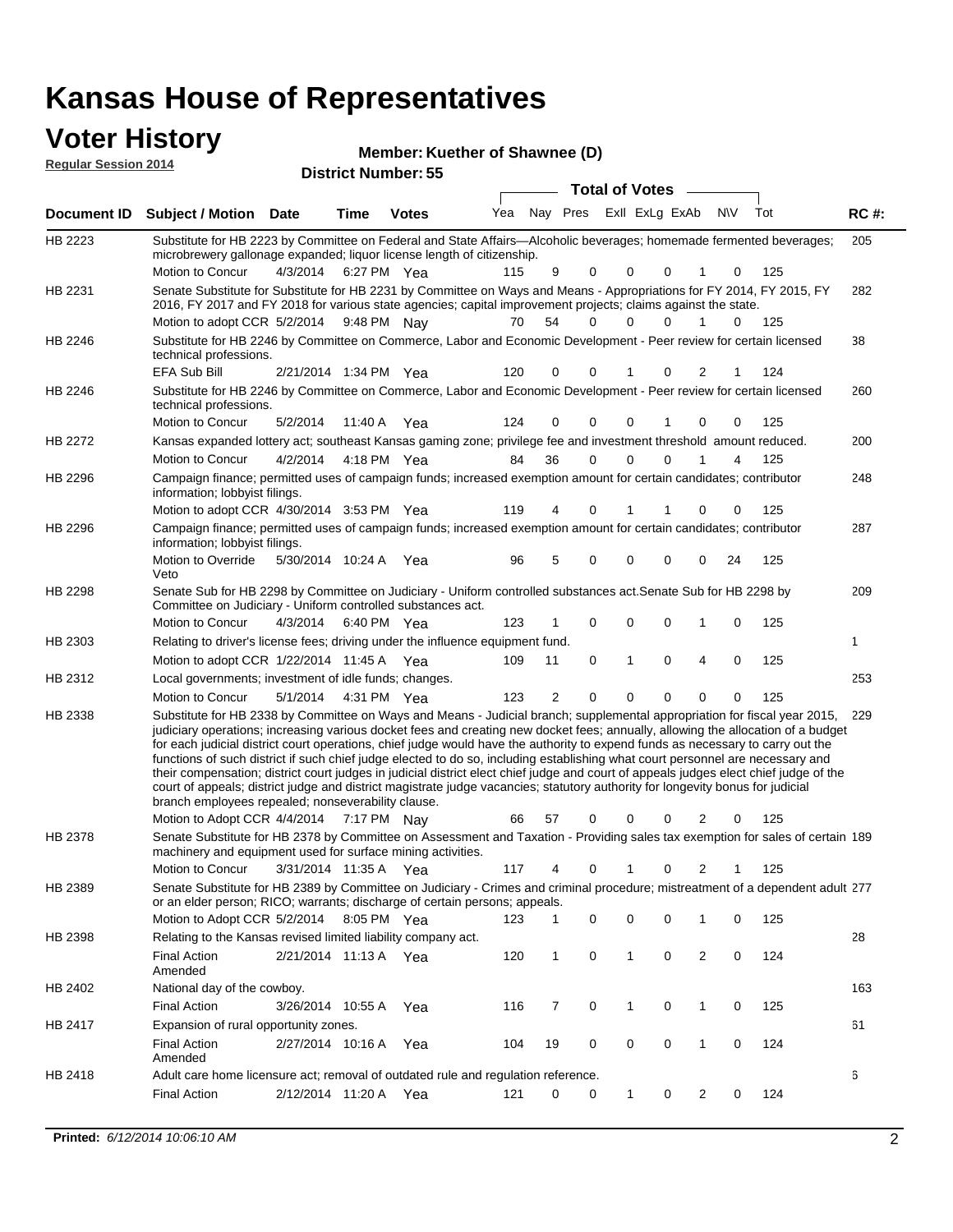## **Voter History**

**Regular Session 2014**

#### **Member: Kuether of Shawnee (D)**

|                    |                                                                                                                                                                                                                                                                                                                                                      |                       |             | DISTRICT MAILINGLESS |     |          |          |   | <b>Total of Votes</b> | $\sim$         |              |     |                |
|--------------------|------------------------------------------------------------------------------------------------------------------------------------------------------------------------------------------------------------------------------------------------------------------------------------------------------------------------------------------------------|-----------------------|-------------|----------------------|-----|----------|----------|---|-----------------------|----------------|--------------|-----|----------------|
| <b>Document ID</b> | <b>Subject / Motion</b>                                                                                                                                                                                                                                                                                                                              | Date                  | Time        | <b>Votes</b>         | Yea |          | Nay Pres |   | Exll ExLg ExAb        |                | <b>NV</b>    | Tot | <b>RC#:</b>    |
| HB 2418            | Kansas department for aging and disability services; adult care homes                                                                                                                                                                                                                                                                                |                       |             |                      |     |          |          |   |                       |                |              |     | 221            |
|                    | Motion to Concur                                                                                                                                                                                                                                                                                                                                     | 4/4/2014              | 11:49 A     | Yea                  | 122 | 0        | 0        | 1 | 1                     | 1              | 0            | 125 |                |
| HB 2419            | City annexation; fire district territory; detachment.                                                                                                                                                                                                                                                                                                |                       |             |                      |     |          |          |   |                       |                |              |     | 120            |
|                    | <b>Final Action</b>                                                                                                                                                                                                                                                                                                                                  | 3/17/2014 11:19 A Yea |             |                      | 122 | 0        | 0        | 0 | 0                     | 2              | $\mathbf{1}$ | 125 |                |
| HB 2419            | City annexation; fire district territory; detachment.                                                                                                                                                                                                                                                                                                |                       |             |                      |     |          |          |   |                       |                |              |     | 196            |
|                    | Motion to Concur                                                                                                                                                                                                                                                                                                                                     | 4/2/2014              | 10:32 A     | Yea                  | 122 | 0        | 0        | 0 | 0                     | 2              | $\mathbf{1}$ | 125 |                |
| HB 2420            | School crossing guards.                                                                                                                                                                                                                                                                                                                              |                       |             |                      |     |          |          |   |                       |                |              |     | 5              |
|                    | <b>Final Action</b><br>Amended                                                                                                                                                                                                                                                                                                                       | 2/10/2014 11:12 A     |             | ExII                 | 118 | 0        | 0        | 3 | 1                     | $\overline{2}$ | 0            | 124 |                |
| HB 2420            | School crossing guards.                                                                                                                                                                                                                                                                                                                              |                       |             |                      |     |          |          |   |                       |                |              |     | 197            |
|                    | Motion to Concur                                                                                                                                                                                                                                                                                                                                     | 4/2/2014              | 10:34 A     | Yea                  | 123 | 0        | 0        | 0 | 0                     | 2              | 0            | 125 |                |
| HB 2422            | Defining watercraft for purposes of taxation.                                                                                                                                                                                                                                                                                                        |                       |             |                      |     |          |          |   |                       |                |              |     | 14             |
|                    | <b>Final Action</b><br>Amended                                                                                                                                                                                                                                                                                                                       | 2/14/2014 11:13 A     |             | Yea                  | 118 | 0        | 0        | 2 | $\mathbf 0$           | 4              | 0            | 124 |                |
| HB 2424            | Robert G. (Bob) Bethell interchange.                                                                                                                                                                                                                                                                                                                 |                       |             |                      |     |          |          |   |                       |                |              |     | 85             |
|                    | <b>EFA Sub Bill</b>                                                                                                                                                                                                                                                                                                                                  | 2/27/2014 4:03 PM Yea |             |                      | 119 | 4        | 0        | 0 | $\mathbf 0$           | 1              | 0            | 124 |                |
| HB 2424            | Substitute for HB 2424 by Committee on Transportation - Designating the Robert G. (Bob) Bethell interchange; the SGT David 190<br>Enzbrenner memorial highway; t the Pack S Clair highway; the ancient Indian traders trail; the Harper county veterans<br>memorial highway; the Bonnie Huy memorial highway; the Bonnie Sharp memorial interchange. |                       |             |                      |     |          |          |   |                       |                |              |     |                |
|                    | Motion to Concur                                                                                                                                                                                                                                                                                                                                     | 3/31/2014 11:37 A Yea |             |                      | 117 | 3        | $\Omega$ | 1 | 0                     | 2              | 2            | 125 |                |
| HB 2429            | Making the water conservation program part of and supplemental to the Kansas water appropriation act.                                                                                                                                                                                                                                                |                       |             |                      |     |          |          |   |                       |                |              |     | $\overline{7}$ |
|                    | <b>Final Action</b><br>Amended                                                                                                                                                                                                                                                                                                                       | 2/12/2014 11:22 A Yea |             |                      | 121 | $\Omega$ | 0        | 1 | $\Omega$              | 2              | 0            | 124 |                |
| HB 2430            | Promoting employment across Kansas act; benefits.                                                                                                                                                                                                                                                                                                    |                       |             |                      |     |          |          |   |                       |                |              |     | 90             |
|                    | <b>EFA Sub Bill</b>                                                                                                                                                                                                                                                                                                                                  | 2/27/2014 4:08 PM Yea |             |                      | 110 | 13       | 0        | 0 | 0                     | 1              | 0            | 124 |                |
| HB 2430            | Substitute for HB 2430 by Committee on Commerce, Labor and Economic Development - Promoting employment across<br>Kansas act; benefits.                                                                                                                                                                                                               |                       |             |                      |     |          |          |   |                       |                |              |     | 278            |
|                    | Motion to adopt CCR 5/2/2014                                                                                                                                                                                                                                                                                                                         |                       | 8:09 PM     | Nav                  | 114 | 10       | 0        | 0 | 0                     | 1              | 0            | 125 |                |
| HB 2433            | Relating to the Kansas uniform securities act.                                                                                                                                                                                                                                                                                                       |                       |             |                      |     |          |          |   |                       |                |              |     | 62             |
|                    | <b>Final Action</b><br>Amended                                                                                                                                                                                                                                                                                                                       | 2/27/2014 10:17 A Yea |             |                      | 123 | 0        | 0        | 0 | $\mathbf 0$           | 1              | 0            | 124 |                |
| HB 2433            | Relating to the Kansas uniform securities act.                                                                                                                                                                                                                                                                                                       |                       |             |                      |     |          |          |   |                       |                |              |     | 243            |
|                    | Motion to adopt CCR 4/30/2014 3:27 PM Yea                                                                                                                                                                                                                                                                                                            |                       |             |                      | 123 | $\Omega$ | 0        | 1 | 1                     | 0              | 0            | 125 |                |
| HB 2436            | Substitute for HB 2436 by Committee on Vision 2020 - Boards of cosmetology and barbering; agreements on inspectors of<br>dual-licensed facilities.                                                                                                                                                                                                   |                       |             |                      |     |          |          |   |                       |                |              |     | 19             |
|                    | Final Action Sub Bill 2/19/2014 11:32 A                                                                                                                                                                                                                                                                                                              |                       |             | Yea                  | 122 | O        | 0        | 0 | 0                     | 2              | 0            | 124 |                |
| HB 2436            | Substitute for HB 2436 by Committee on Vision 2020 - Boards of cosmetology and barbering; agreements on inspectors of<br>dual-licensed facilities.                                                                                                                                                                                                   |                       |             |                      |     |          |          |   |                       |                |              |     | 206            |
|                    | Motion to Concur                                                                                                                                                                                                                                                                                                                                     | 4/3/2014              | 6:30 PM Yea |                      | 117 | 7        | 0        | 0 | 0                     | 1              | 0            | 125 |                |
| HB 2440            | Emerging industry investment act; treatment of certain bioscience companies.                                                                                                                                                                                                                                                                         |                       |             |                      |     |          |          |   |                       |                |              |     | 39             |
|                    | <b>Emergency Final</b><br>Action                                                                                                                                                                                                                                                                                                                     | 2/21/2014 1:36 PM Yea |             |                      | 116 | 4        | 0        | 1 | 0                     | 2              | $\mathbf{1}$ | 124 |                |
| HB 2442            | Escalating penalties for repeat felony evade and elude cases.                                                                                                                                                                                                                                                                                        |                       |             |                      |     |          |          |   |                       |                |              |     | 107            |
|                    | EFA Sub Bill                                                                                                                                                                                                                                                                                                                                         | 2/27/2014 4:32 PM Yea |             |                      | 111 | 12       | 0        | 0 | 0                     | $\mathbf{1}$   | 0            | 124 |                |
| HB 2444            | Spendthrift trusts.                                                                                                                                                                                                                                                                                                                                  |                       |             |                      |     |          |          |   |                       |                |              |     | 36             |
|                    | <b>Emergency Final</b><br><b>Action Amend</b>                                                                                                                                                                                                                                                                                                        | 2/21/2014 1:32 PM Yea |             |                      | 120 | 0        | 0        | 1 | 0                     | $\overline{2}$ | $\mathbf{1}$ | 124 |                |
| HB 2444            | Spendthrift trusts.<br>Motion to Concur                                                                                                                                                                                                                                                                                                              | 4/2/2014              | 10:37 A Yea |                      | 123 | 0        | 0        | 0 | 0                     | 2              | 0            | 125 | 198            |
|                    |                                                                                                                                                                                                                                                                                                                                                      |                       |             |                      |     |          |          |   |                       |                |              |     |                |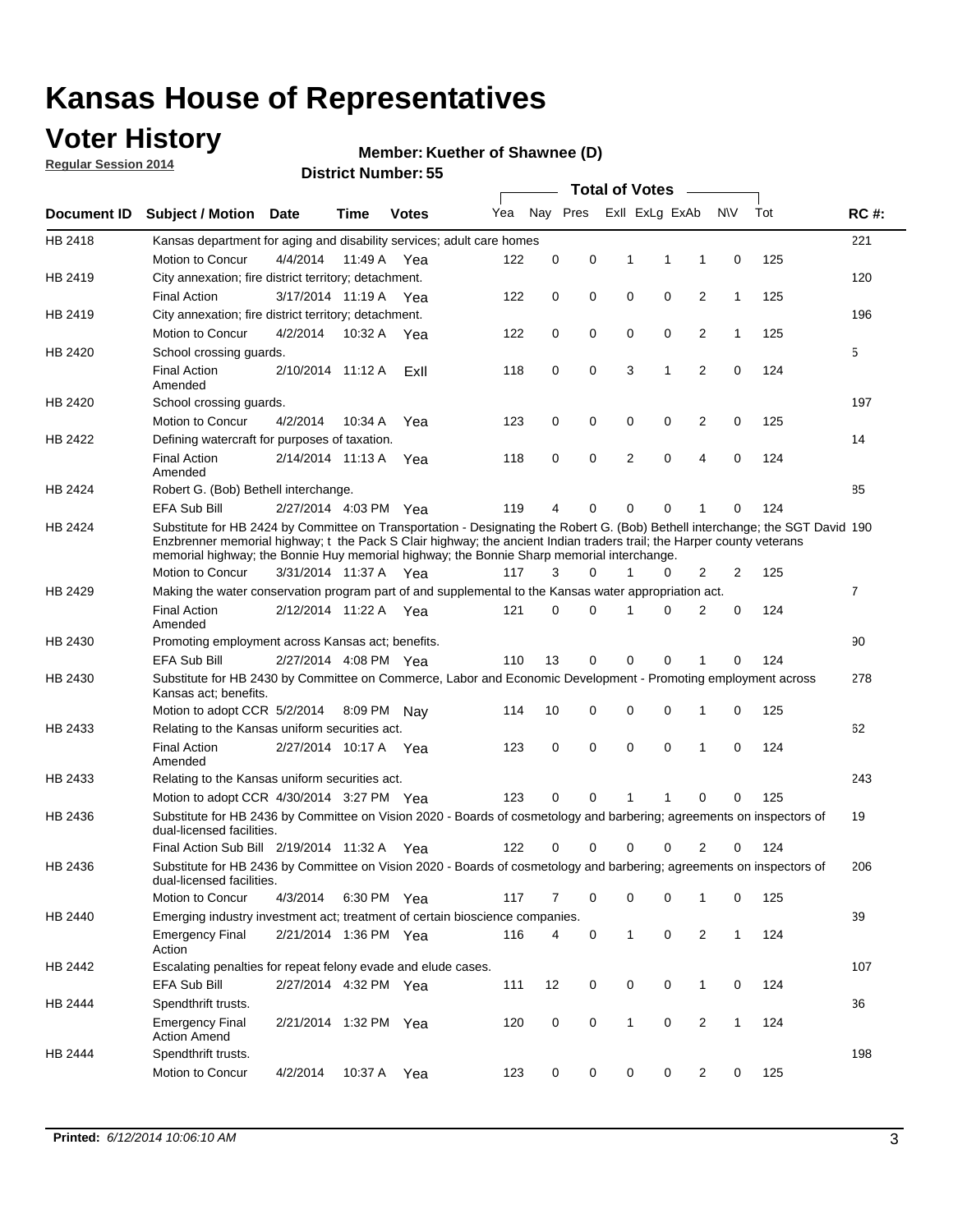#### **Voter History Regular Session 2014**

| Member: Kuether of Shawnee (D) |  |
|--------------------------------|--|
|--------------------------------|--|

|                |                                                                                                                                                                                                                                                                                                                                 |                       |      |             |     |          |             |              | <b>Total of Votes</b> |             |                |             |     |             |
|----------------|---------------------------------------------------------------------------------------------------------------------------------------------------------------------------------------------------------------------------------------------------------------------------------------------------------------------------------|-----------------------|------|-------------|-----|----------|-------------|--------------|-----------------------|-------------|----------------|-------------|-----|-------------|
|                | Document ID Subject / Motion Date                                                                                                                                                                                                                                                                                               |                       | Time | Votes       | Yea | Nay Pres |             |              | Exll ExLg ExAb        |             |                | <b>NV</b>   | Tot | <b>RC#:</b> |
| <b>HB 2445</b> | Allowing for criminal discovery materials to be provided to defendant or defendant's counsel.                                                                                                                                                                                                                                   |                       |      |             |     |          |             |              |                       |             |                |             |     | 63          |
|                | <b>Final Action</b><br>Amended                                                                                                                                                                                                                                                                                                  | 2/27/2014 10:19 A Yea |      |             | 123 | 0        | 0           |              | 0                     | 0           | 1              | 0           | 124 |             |
| HB 2446        | District courts; court trustee operations fund. judicial process; concerning sentencing dispositions, probation and postrelease<br>supervision; concerning expungement of driving under the influence and criminal refusal convictions; concerning trials,<br>conduct of jury after case is submitted.                          |                       |      |             |     |          |             |              |                       |             |                |             |     | 8           |
|                | <b>Final Action</b>                                                                                                                                                                                                                                                                                                             | 2/12/2014 11:23 A     |      | Yea         | 121 | 0        | 0           |              |                       | 0           | 2              | 0           | 124 |             |
| HB 2446        | Senate Substitute for HB 2446 by Committee on Judiciary - Courts; allocating moneys from driver's license fees to judicial<br>branch nonjudicial salary adjustment fund; allowing chief justice to authorize expenditures from court trustee operations fund in<br>certain judicial districts; time limits for court decisions. |                       |      |             |     |          |             |              |                       |             |                |             |     | 239         |
|                | Motion to adopt CCR 4/30/2014 3:01 PM Nay                                                                                                                                                                                                                                                                                       |                       |      |             | 121 | 2        | 0           | 1            |                       | 1           | 0              | 0           | 125 |             |
| <b>HB 2447</b> | Real property; trespass and liability.                                                                                                                                                                                                                                                                                          |                       |      |             |     |          |             |              |                       |             |                |             |     | 29          |
|                | <b>Final Action</b><br>Amended                                                                                                                                                                                                                                                                                                  | 2/21/2014 11:14 A     |      | Nay         | 119 | 2        | $\mathbf 0$ | $\mathbf 1$  |                       | $\mathbf 0$ | 2              | 0           | 124 |             |
| <b>HB 2447</b> | Real property; trespass and liability.                                                                                                                                                                                                                                                                                          |                       |      |             |     |          |             |              |                       |             |                |             |     | 202         |
|                | Motion to Adopt CCR 4/3/2014                                                                                                                                                                                                                                                                                                    |                       |      | 6:10 PM Nay | 122 | 2        | $\mathbf 0$ |              | $\mathbf 0$           | $\mathbf 0$ | 1              | 0           | 125 |             |
| <b>HB 2448</b> | Interference with judicial process.                                                                                                                                                                                                                                                                                             |                       |      |             |     |          |             |              |                       |             |                |             |     | 30          |
|                | <b>Final Action</b>                                                                                                                                                                                                                                                                                                             | 2/21/2014 11:16 A     |      | Yea         | 121 | 0        | 0           | $\mathbf{1}$ |                       | 0           | $\overline{2}$ | 0           | 124 |             |
| HB 2448        | Senate Substitute for HB 2448 by Committee on Judiciary - Updating provisions relating to the Kansas bureau of<br>investigation's DNA database; amending the crime of interference with                                                                                                                                         |                       |      |             |     |          |             |              |                       |             |                |             |     | 240         |
|                | Motion to adopt CCR 4/30/2014 3:10 PM Yea                                                                                                                                                                                                                                                                                       |                       |      |             | 116 | 7        | 0           | 1            |                       | 1           | 0              | 0           | 125 |             |
| HB 2451        | Electric utilities; creating the electric highway fee.                                                                                                                                                                                                                                                                          |                       |      |             |     |          |             |              |                       |             |                |             |     | 96          |
|                | <b>EFA Sub Bill</b>                                                                                                                                                                                                                                                                                                             | 2/27/2014 4:18 PM Nay |      |             | 64  | 59       | 0           |              | $\mathbf 0$           | 0           | 1              | 0           | 124 |             |
| HB 2451        | Substitute for HB 2451 by Committee on Transportation - Increasing registration fees for electric vehicles.                                                                                                                                                                                                                     |                       |      |             |     |          |             |              |                       |             |                |             |     | 207         |
|                | Motion to Concur                                                                                                                                                                                                                                                                                                                | 4/3/2014              |      | 6:34 PM Nay | 94  | 30       | 0           |              | $\Omega$              | 0           | 1              | 0           | 125 |             |
| HB 2452        | Substitute for HB 2452 by Committee on Transportation - Distinctive license plates; donate life, disabled veterans, rotary<br>international, Kansas horse council.                                                                                                                                                              |                       |      |             |     |          |             |              |                       |             |                |             |     | 41          |
|                | EFA Sub Bill                                                                                                                                                                                                                                                                                                                    | 2/21/2014 1:39 PM Yea |      |             | 120 | 0        | 0           |              |                       | 0           | 2              | 1           | 124 |             |
| HB 2452        | Substitute for HB 2452 by Committee on Transportation - Distinctive license plates; donate life, disabled veterans, rotary<br>international, Kansas horse council, motorcycles.                                                                                                                                                 |                       |      |             |     |          |             |              |                       |             |                |             |     | 208         |
|                | Motion to Concur                                                                                                                                                                                                                                                                                                                | 4/3/2014              |      | 6:37 PM Yea | 123 | 1        | 0           |              | $\mathbf 0$           | 0           | 1              | 0           | 125 |             |
| HB 2453        | Protecting religious freedom regarding marriage.                                                                                                                                                                                                                                                                                |                       |      |             |     |          |             |              |                       |             |                |             |     | 9           |
|                | <b>Final Action</b><br>Amended                                                                                                                                                                                                                                                                                                  | 2/12/2014 11:28 A Nay |      |             | 72  | 49       | $\mathbf 0$ | $\mathbf{1}$ |                       | $\Omega$    | 2              | 0           | 124 |             |
| HB 2455        | Property tax exemption for certain utility systems located on military installation.                                                                                                                                                                                                                                            |                       |      |             |     |          |             |              |                       |             |                |             |     | 108         |
|                | <b>Emergency Final</b><br><b>Action Amend</b>                                                                                                                                                                                                                                                                                   | 3/6/2014              |      | 11:23 A Yea | 119 | 1        | 0           |              | 2                     | 1           | 2              | 0           | 125 |             |
| HB 2456        | Property taxation; defining commercial and industrial machinery and equipment; motor vehicles, members of military service<br>and active guard and reservists.                                                                                                                                                                  |                       |      |             |     |          |             |              |                       |             |                |             |     | 49          |
|                | <b>Final Action</b><br>Amended                                                                                                                                                                                                                                                                                                  | 2/26/2014 11:32 A Yea |      |             | 100 | 23       | 0           |              | 0                     | 0           | 1              | 0           | 124 |             |
| HB 2463        | Creating civil liability for acts of terrorism; forfeiture of property related to violations of certain criminal acts.                                                                                                                                                                                                          |                       |      |             |     |          |             |              |                       |             |                |             |     | 50          |
|                | <b>Final Action</b><br>Amended                                                                                                                                                                                                                                                                                                  | 2/26/2014 11:33 A Yea |      |             | 123 | 0        | 0           |              | $\mathbf 0$           | $\mathbf 0$ | $\mathbf{1}$   | $\mathbf 0$ | 124 |             |
| HB 2463        | Creating civil liability for acts of terrorism; forfeiture of property related to violations of certain criminal acts.                                                                                                                                                                                                          |                       |      |             |     |          |             |              |                       |             |                |             |     | 194         |
|                | Motion to Concur                                                                                                                                                                                                                                                                                                                | 4/1/2014              |      | 10:46 A Yea | 123 | 0        | 0           |              | $\mathbf{1}$          | 0           | $\mathbf{1}$   | 0           | 125 |             |
| HB 2464        | Allowing banks, trust companies and savings and loans to claim the expensing deduction for privilege tax filers under the<br>Kansas income tax act.                                                                                                                                                                             |                       |      |             |     |          |             |              |                       |             |                |             |     | 15          |
|                | <b>Final Action</b><br>Amended                                                                                                                                                                                                                                                                                                  | 2/14/2014 11:14 A Yea |      |             | 118 | 0        | 0           |              | 2                     | 0           | 4              | 0           | 124 |             |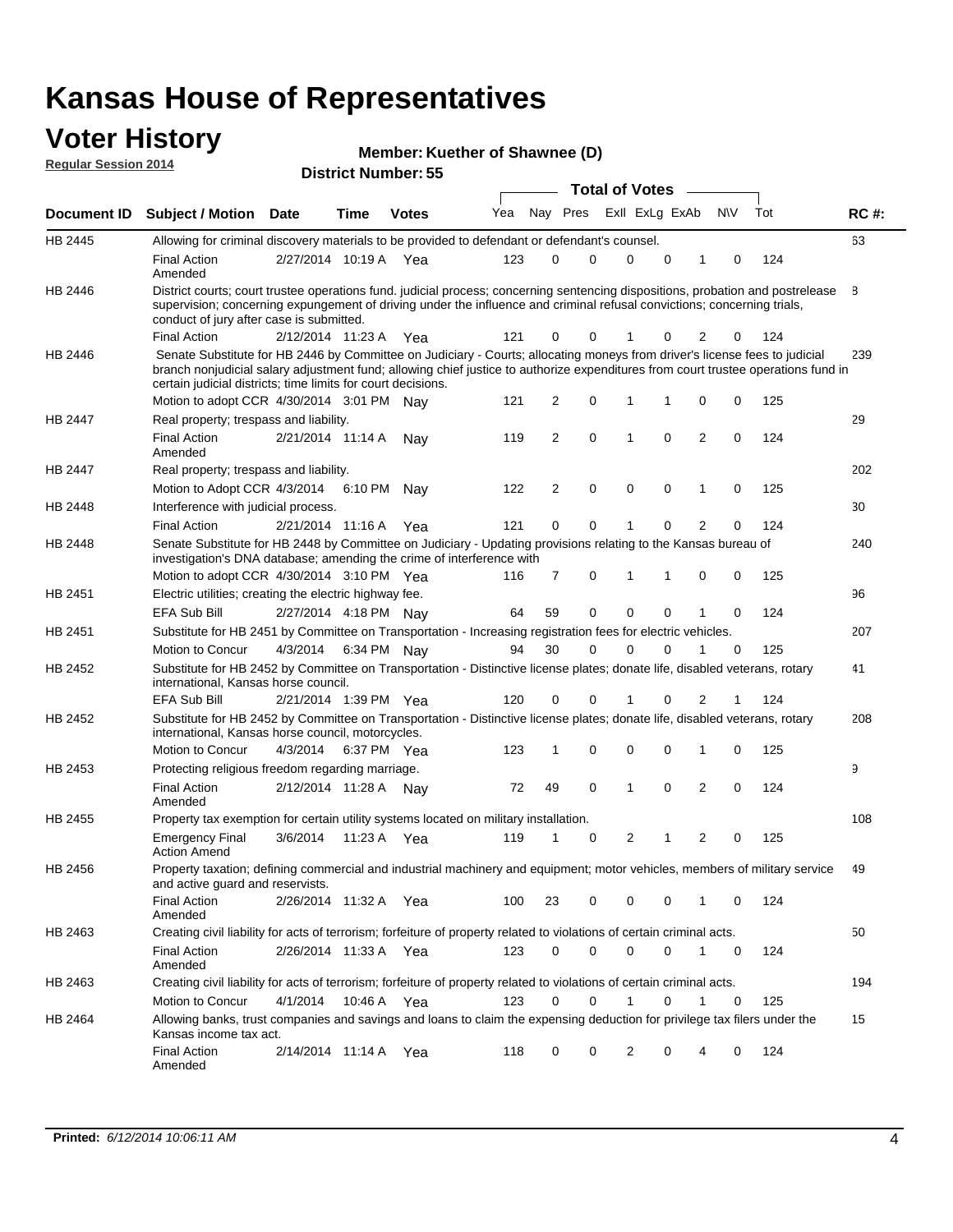## **Voter History**

**Regular Session 2014**

#### **Member: Kuether of Shawnee (D)**

|         |                                                                                                                                                                             |                       |             |              |     |                |             |              | <b>Total of Votes</b> |                |             |     |             |
|---------|-----------------------------------------------------------------------------------------------------------------------------------------------------------------------------|-----------------------|-------------|--------------|-----|----------------|-------------|--------------|-----------------------|----------------|-------------|-----|-------------|
|         | Document ID Subject / Motion Date                                                                                                                                           |                       | Time        | <b>Votes</b> | Yea | Nay Pres       |             |              | Exll ExLg ExAb        |                | <b>NV</b>   | Tot | <b>RC#:</b> |
| HB 2466 | Relating to administrative procedure; judicial review.                                                                                                                      |                       |             |              |     |                |             |              |                       |                |             |     | 37          |
|         | <b>Emergency Final</b><br><b>Action Amend</b>                                                                                                                               | 2/21/2014 1:33 PM Yea |             |              | 118 | $\overline{2}$ | 0           | 1            | 0                     | $\overline{2}$ | 1           | 124 |             |
| HB 2470 | Purchasing authority for certain insurance by the state board of regents for state educational institutions.                                                                |                       |             |              |     |                |             |              |                       |                |             |     | 16          |
|         | <b>Final Action</b>                                                                                                                                                         | 2/17/2014 11:20 A Yea |             |              | 120 | 0              | 0           | 3            | 0                     | 1              | 0           | 124 |             |
| HB 2475 | Personal financial literacy program as a requirement for high school graduation.                                                                                            |                       |             |              |     |                |             |              |                       |                |             |     | 126         |
|         | <b>Final Action</b><br>Amended                                                                                                                                              | 3/19/2014 11:22 A Yea |             |              | 110 | 12             | 0           | 0            | 1                     | 2              | 0           | 125 |             |
| HB 2478 | Venue for crimes committed with an electronic device.                                                                                                                       |                       |             |              |     |                |             |              |                       |                |             |     | 51          |
|         | <b>Final Action</b>                                                                                                                                                         | 2/26/2014 11:34 A     |             | Yea          | 123 | 0              | 0           | 0            | $\mathbf 0$           | 1              | 0           | 124 |             |
| HB 2479 | Removing 2015 sunset provision from law requiring ignition interlock device after first test failure or alcohol or drug-related<br>conviction.                              |                       |             |              |     |                |             |              |                       |                |             |     | 115         |
|         | <b>Final Action</b><br>Amended                                                                                                                                              | 3/14/2014 11:14 A     |             | Yea          | 117 | 0              | 0           | 2            | 1                     | 4              | 1           | 125 |             |
| HB 2479 | Removing 2015 sunset provision from law requiring ignition interlock device after first test failure or alcohol or drug-related<br>conviction.                              |                       |             |              |     |                |             |              |                       |                |             |     | 210         |
|         | Motion to Concur                                                                                                                                                            | 4/3/2014              | 6:47 PM Yea |              | 122 | 2              | 0           | 0            | $\mathbf 0$           | 1              | 0           | 125 |             |
| HB 2480 | Repealing the review of TeleKansas I.                                                                                                                                       |                       |             |              |     |                |             |              |                       |                |             |     | 64          |
|         | <b>Final Action</b><br>Amended                                                                                                                                              | 2/27/2014 10:20 A Yea |             |              | 123 | 0              | 0           | 0            | $\mathbf 0$           | 1              | 0           | 124 |             |
| HB 2480 | Repealing the review of TeleKansas I.                                                                                                                                       |                       |             |              |     |                |             |              |                       |                |             |     | 250         |
|         | Motion to Concur                                                                                                                                                            | 5/1/2014              | 1:54 PM Yea |              | 123 | $\mathbf{1}$   | $\mathbf 0$ | $\mathbf 0$  | $\mathbf 0$           | 0              | 1           | 125 |             |
| HB 2482 | Authority of state corporation commission to intervene in court proceedings.                                                                                                |                       |             |              |     |                |             |              |                       |                |             |     | 65          |
|         | <b>Final Action</b><br>Amended                                                                                                                                              | 2/27/2014 10:21 A     |             | Yea          | 121 | 2              | 0           | $\mathbf 0$  | $\mathbf 0$           | 1              | $\mathbf 0$ | 124 |             |
| HB 2482 | Senate Substitute for HB 2482 by Committee on Utilities - Creating the energy efficiency investment act.                                                                    |                       |             |              |     |                |             |              |                       |                |             |     | 211         |
|         | Motion to Concur                                                                                                                                                            | 4/3/2014 7:02 PM Yea  |             |              | 99  | 25             | 0           | $\mathbf 0$  | 0                     | 1              | 0           | 125 |             |
| HB 2487 | Construction of electric transmission lines and certificates of public convenience and necessity.                                                                           |                       |             |              |     |                |             |              |                       |                |             |     | 66          |
|         | <b>Final Action</b><br>Amended                                                                                                                                              | 2/27/2014 10:22 A Yea |             |              | 113 | 10             | 0           | 0            | 0                     | 1              | 0           | 124 |             |
| HB 2487 | Relating to the powers and duties of the state corporation commission; construction of electric transmission lines and<br>certificates of public convenience and necessity. |                       |             |              |     |                |             |              |                       |                |             |     | 254         |
|         | Sub motion to concur 5/1/2014 4:36 PM Yea                                                                                                                                   |                       |             |              | 117 | 8              | 0           | 0            | 0                     | 0              | 0           | 125 |             |
| HB 2488 | Kansas electric transmission authority and the purpose and composition of the authority.                                                                                    |                       |             |              |     |                |             |              |                       |                |             |     | 10          |
|         | <b>Final Action</b><br>Amended                                                                                                                                              | 2/12/2014 11:30 A Yea |             |              | 108 | 13             | 0           | 1            | $\mathbf 0$           | 2              | 0           | 124 |             |
| HB 2488 | Kansas electric transmission authority and the purpose and composition of the authority.                                                                                    |                       |             |              |     |                |             |              |                       |                |             |     | 158         |
|         | Motion to Concur                                                                                                                                                            | 3/25/2014 10:43 A     |             | Yea          | 107 | 15             | 0           | 1            | 0                     | 2              | 0           | 125 |             |
| HB 2489 | Legislative review of exceptions to disclosure of public records.                                                                                                           |                       |             |              |     |                |             |              |                       |                |             |     | 67          |
|         | <b>Final Action</b><br>Amended                                                                                                                                              | 2/27/2014 10:23 A Yea |             |              | 122 | $\mathbf{1}$   | 0           | 0            | 0                     | 1              | 0           | 124 |             |
| HB 2490 | Criminal procedure; conduct of jury after case is submitted.                                                                                                                |                       |             |              |     |                |             |              |                       |                |             |     | 31          |
|         | <b>Final Action</b><br>Amended                                                                                                                                              | 2/21/2014 11:17 A Yea |             |              | 121 | 0              | 0           | $\mathbf{1}$ | $\mathbf 0$           | $\overline{2}$ | 0           | 124 |             |
| HB 2490 | Capital murder; attempt; murder in the first degree; sentencing.                                                                                                            |                       |             |              |     |                |             |              |                       |                |             |     | 241         |
|         | Motion to adopt CCR 4/30/2014 3:16 PM Yea                                                                                                                                   |                       |             |              | 123 | 0              | 0           | $\mathbf{1}$ | $\mathbf{1}$          | 0              | 0           | 125 |             |
| HB 2491 | Kansas tort claims act; attorney may appear in small claims action.                                                                                                         |                       |             |              |     |                |             |              |                       |                |             |     | 20          |
|         | <b>Final Action</b><br>Amended                                                                                                                                              | 2/19/2014 11:34 A Yea |             |              | 120 | 2              | 0           | 0            | $\pmb{0}$             | $\overline{2}$ | 0           | 124 |             |
| HB 2491 | Kansas tort claims act; attorney may appear in small claims action.                                                                                                         |                       |             |              |     |                |             |              |                       |                |             |     | 199         |
|         | Motion to Concur                                                                                                                                                            | 4/2/2014              |             | 10:40 A Yea  | 121 | $\overline{2}$ | 0           | 0            | 0                     | $\overline{2}$ | 0           | 125 |             |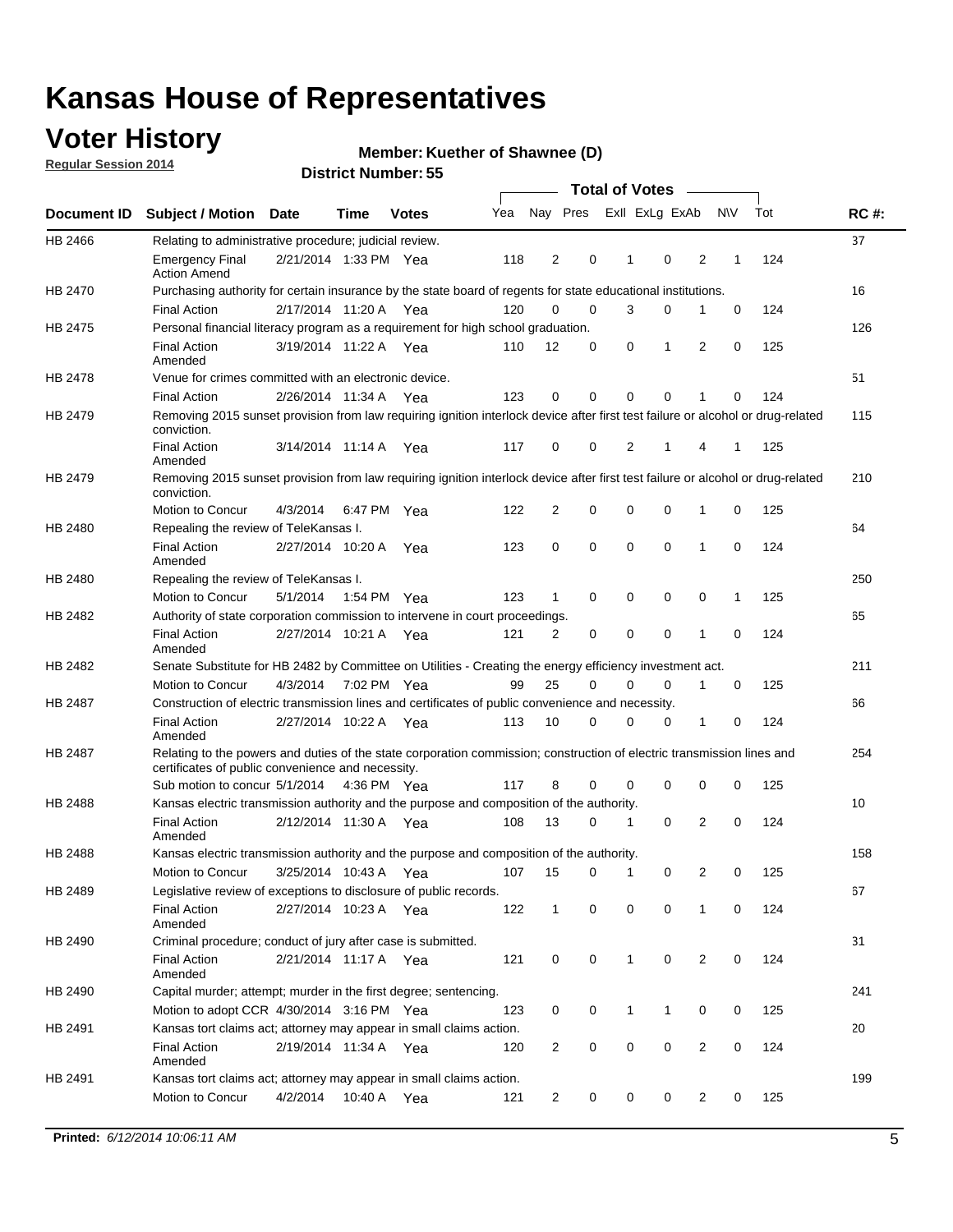## **Voter History**

**Regular Session 2014**

#### **Member: Kuether of Shawnee (D)**

|                    |                                                                                                                                                                                                                                                        |                       |             |              |     |          |          | <b>Total of Votes</b> |              |                |              |     |              |
|--------------------|--------------------------------------------------------------------------------------------------------------------------------------------------------------------------------------------------------------------------------------------------------|-----------------------|-------------|--------------|-----|----------|----------|-----------------------|--------------|----------------|--------------|-----|--------------|
| <b>Document ID</b> | <b>Subject / Motion Date</b>                                                                                                                                                                                                                           |                       | Time        | <b>Votes</b> | Yea | Nay Pres |          | Exll ExLg ExAb        |              |                | <b>NV</b>    | Tot | <b>RC#:</b>  |
| HB 2493            | Relating to surety regulation, appearance bonds and unlawful sexual relations.                                                                                                                                                                         |                       |             |              |     |          |          |                       |              |                |              |     | 23           |
|                    | <b>Final Action</b><br>Amended                                                                                                                                                                                                                         | 2/20/2014 11:14 A     |             | Yea          | 113 | 10       | 0        | 0                     | $\mathbf 0$  | 0              | $\mathbf 1$  | 124 |              |
| HB 2495            | Concerning sentencing dispositions, probation and postrelease supervision.                                                                                                                                                                             |                       |             |              |     |          |          |                       |              |                |              |     | 24           |
|                    | <b>Final Action</b><br>Amended                                                                                                                                                                                                                         | 2/20/2014 11:17 A Yea |             |              | 122 | 1        | 0        | 0                     | $\mathbf 0$  | $\mathbf 0$    | -1           | 124 |              |
| HB 2501            | Human trafficking and related crimes; penalties for buying sexual relations; records and reporting by courts; staff secure facility 25<br>requirements.                                                                                                |                       |             |              |     |          |          |                       |              |                |              |     |              |
|                    | <b>Final Action</b><br>Amended                                                                                                                                                                                                                         | 2/20/2014 11:18 A Yea |             |              | 123 | $\Omega$ | 0        | 0                     | $\Omega$     | $\mathbf 0$    | 1            | 124 |              |
| HB 2502            | Allowing victim notification on status change of person confined.                                                                                                                                                                                      |                       |             |              |     |          |          |                       |              |                |              |     | 26           |
|                    | <b>Final Action</b>                                                                                                                                                                                                                                    | 2/20/2014 11:20 A Yea |             |              | 123 | $\Omega$ | 0        | $\mathbf{0}$          | $\Omega$     | $\Omega$       |              | 124 |              |
| HB 2503            | Substitute for HB 2503 by Committee on Federal and State Affairs -- Carrying of concealed handguns by law enforcement<br>officers.                                                                                                                     |                       |             |              |     |          |          |                       |              |                |              |     | 230          |
|                    | Final Action Sub Bill 4/5/2014                                                                                                                                                                                                                         |                       | 10:22 A     | Yea          | 119 |          | 0        | 0                     | 0            | 4              |              | 125 |              |
| HB 2504            | Repealing outdated provisions relating to the purchase of certain real estate by the department of corrections.                                                                                                                                        |                       |             |              |     |          |          |                       |              |                |              |     | 18           |
|                    | <b>Final Action</b>                                                                                                                                                                                                                                    | 2/19/2014 11:31 A Yea |             |              | 122 | $\Omega$ | $\Omega$ | 0                     | $\mathbf{0}$ | $\overline{2}$ | 0            | 124 |              |
| HB 2506            | Repealing K.S.A. 72-60b03, the effective date of the midwestern higher education compact act.                                                                                                                                                          |                       |             |              |     |          |          |                       |              |                |              |     | 52           |
|                    | <b>Final Action</b>                                                                                                                                                                                                                                    | 2/26/2014 11:35 A Yea |             |              | 122 |          | $\Omega$ | 0                     | 0            | 1              | 0            | 124 |              |
| HB 2506            | Senate Substitute for HB 2506 by Committee on Ways and Means - Education; appropriations for FY 2014 and FY 2015 for<br>various state agencies; amendments concerning postsecondary education; amendments to provisions relating to school<br>finance. |                       |             |              |     |          |          |                       |              |                |              |     | 238          |
|                    | Motion to Adopt CCR 4/6/2014                                                                                                                                                                                                                           |                       | 9:45 PM Nav |              | 63  | 57       | 0        | 0                     | 0            | 4              | -1           | 125 |              |
| HB 2509            | Emergency medical services amendments.                                                                                                                                                                                                                 |                       |             |              |     |          |          |                       |              |                |              |     | 101          |
|                    | Emergency Final<br><b>Action Amend</b>                                                                                                                                                                                                                 | 2/27/2014 4:24 PM Yea |             |              | 123 | 0        | 0        | $\mathbf 0$           | 0            | $\mathbf{1}$   | 0            | 124 |              |
| HB 2510            | Pharmacists and pharmacies; pharmacy technicians; registration and grounds for denial of registration.                                                                                                                                                 |                       |             |              |     |          |          |                       |              |                |              |     | 84           |
|                    | <b>Emergency Final</b><br>Action                                                                                                                                                                                                                       | 2/27/2014 4:01 PM Yea |             |              | 71  | 52       | 0        | 0                     | 0            | 1              | 0            | 124 |              |
| HB 2511            | Liability for property tax on personal property; sale or abandonment of personal property.                                                                                                                                                             |                       |             |              |     |          |          |                       |              |                |              |     | 27           |
|                    | <b>Final Action</b>                                                                                                                                                                                                                                    | 2/20/2014 11:21 A     |             | Yea          | 123 | $\Omega$ | $\Omega$ | 0                     | 0            | 1              | 0            | 124 |              |
| HB 2514            | Exemption for Federal Home Loan Bank in certain insolvency proceedings involving insurance companies.                                                                                                                                                  |                       |             |              |     |          |          |                       |              |                |              |     | $\mathbf{2}$ |
|                    | <b>Final Action</b>                                                                                                                                                                                                                                    | 2/10/2014 11:08 A     |             | ExII         | 118 | $\Omega$ | $\Omega$ | 3                     | 1            | 2              | $\mathbf 0$  | 124 |              |
| HB 2515            | Insurance; confidentiality of work papers from analysis of analysis of financial regulation or market regulation of insurance<br>company or affiliates.                                                                                                |                       |             |              |     |          |          |                       |              |                |              |     | 82           |
|                    | <b>Emergency Final</b><br>Action                                                                                                                                                                                                                       | 2/27/2014 3:58 PM Yea |             |              | 123 | 0        | 0        | 0                     | 0            | 1              | 0            | 124 |              |
| HB 2515            | Updating statutory references and making corresponding changes due to Executive Reorganization Order No. 41.                                                                                                                                           |                       |             |              |     |          |          |                       |              |                |              |     | 269          |
|                    | Motion to Adopt CCR 5/2/2014 3:31 PM Yea                                                                                                                                                                                                               |                       |             |              | 118 | 4        | 0        | 0                     | $\mathbf{1}$ | $\mathbf{1}$   | $\mathbf{1}$ | 125 |              |
| HB 2516            | Amendments relating to health care provider liability insurance and to companies organized to provide such insurance.                                                                                                                                  |                       |             |              |     |          |          |                       |              |                |              |     | 3            |
|                    | <b>Final Action</b><br>Amended                                                                                                                                                                                                                         | 2/10/2014 11:10 A     |             | ExII         | 118 | 0        | 0        | 3                     | 1            | 2              | 0            | 124 |              |
| HB 2516            | Amendments relating to health care provider liability insurance and to companies organized to provide such insurance.                                                                                                                                  |                       |             |              |     |          |          |                       |              |                |              |     | 191          |
|                    | Motion to Concur                                                                                                                                                                                                                                       | 3/31/2014 11:40 A Yea |             |              | 121 | 0        | 0        | 1                     | 0            | 2              | $\mathbf{1}$ | 125 |              |
| HB 2518            | Relating to ballot language statements.                                                                                                                                                                                                                |                       |             |              |     |          |          |                       |              |                |              |     | 40           |
|                    | Emergency Final<br><b>Action Amend</b>                                                                                                                                                                                                                 | 2/21/2014 1:37 PM Yea |             |              | 116 | 4        | 0        | 1                     | 0            | 2              | 1            | 124 |              |
| HB 2525            | Kansas money transmitter act concerning change of controlling interest and notification.                                                                                                                                                               |                       |             |              |     |          |          |                       |              |                |              |     | 32           |
|                    | <b>Final Action</b>                                                                                                                                                                                                                                    | 2/21/2014 11:18 A Yea |             |              | 105 | 16       | 0        | 1                     | 0            | 2              | 0            | 124 |              |
| HB 2525            | Kansas money transmitter act concerning change of controlling interest and notification.                                                                                                                                                               |                       |             |              |     |          |          |                       |              |                |              |     | 252          |
|                    | Motion to Concur                                                                                                                                                                                                                                       | 5/1/2014              |             | 1:59 PM Yea  | 112 | 13       | 0        | 0                     | 0            | 0              | 0            | 125 |              |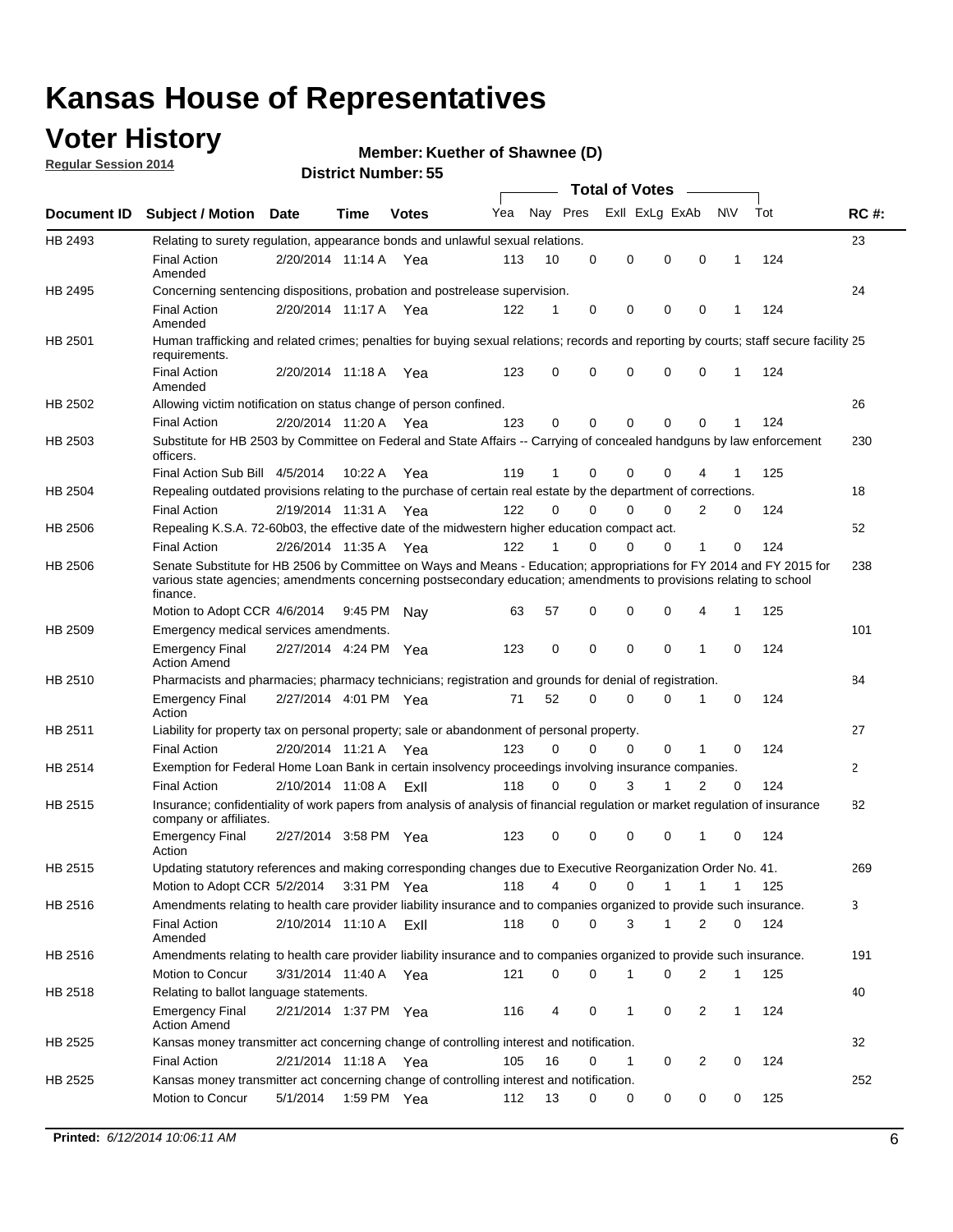#### **Voter History Regular Session 2014**

|  |  | Member: Kuether of Shawnee (D) |  |
|--|--|--------------------------------|--|
|--|--|--------------------------------|--|

|                |                                                                                                                                                                                                                                                                                                                                           |                       |             | טט וסוווטנו ואווווטכו |     |    |             | <b>Total of Votes</b> |                |                |              |     |             |
|----------------|-------------------------------------------------------------------------------------------------------------------------------------------------------------------------------------------------------------------------------------------------------------------------------------------------------------------------------------------|-----------------------|-------------|-----------------------|-----|----|-------------|-----------------------|----------------|----------------|--------------|-----|-------------|
| Document ID    | <b>Subject / Motion Date</b>                                                                                                                                                                                                                                                                                                              |                       | Time        | <b>Votes</b>          | Yea |    | Nay Pres    |                       | Exll ExLg ExAb | N\V            |              | Tot | <b>RC#:</b> |
| HB 2533        | Changing interest credit amounts, member distributions upon termination or death and retirement annuities under the KPERS 42<br>Act of 2015.                                                                                                                                                                                              |                       |             |                       |     |    |             |                       |                |                |              |     |             |
|                | <b>Emergency Final</b><br><b>Action Amend</b>                                                                                                                                                                                                                                                                                             | 2/21/2014 1:40 PM Nav |             |                       | 94  | 26 | 0           | $\mathbf{1}$          | 0              | 2              | 1            | 124 |             |
| HB 2537        | Eliminating font size and type requirement for disclosure statements contained in insurance contracts and explanatory<br>materials printed in any language other than English.                                                                                                                                                            |                       |             |                       |     |    |             |                       |                |                |              |     | 81          |
|                | <b>Emergency Final</b><br>Action                                                                                                                                                                                                                                                                                                          | 2/27/2014 3:56 PM Yea |             |                       | 119 | 4  | 0           | 0                     | 0              | 1              | 0            | 124 |             |
| HB 2537        | Insurance; eliminating font and type requirements for certain non-English insurance documents; confidentiality of certain<br>documents; continuation of health insurance for spouse and children of certain emergency personnel and employees of the<br>department of corrections; purchase of certain insurance by the state fair board. |                       |             |                       |     |    |             |                       |                |                |              |     | 249         |
|                | Motion to adopt CCR 4/30/2014 3:58 PM Yea                                                                                                                                                                                                                                                                                                 |                       |             |                       | 122 | 0  | 0           | 1                     | -1             | 0              | 1            | 125 |             |
| HB 2538        | Giving landowner right of first refusal for antlers of deer illegally shot on landowner's property.                                                                                                                                                                                                                                       |                       |             |                       |     |    |             |                       |                |                |              |     | 102         |
|                | <b>Emergency Final</b><br><b>Action Amend</b>                                                                                                                                                                                                                                                                                             | 2/27/2014 4:26 PM Nay |             |                       | 106 | 17 | 0           | 0                     | 0              | 1              | 0            | 124 |             |
| HB 2541        | Substitute for HB2541 by Committee on Local Government—plastic bottles and containers; labeling; solid waste landfill<br>restrictions.                                                                                                                                                                                                    |                       |             |                       |     |    |             |                       |                |                |              |     | 121         |
|                | Final Action Sub Bill 3/17/2014 11:21 A Yea                                                                                                                                                                                                                                                                                               |                       |             |                       | 102 | 21 | 0           | 0                     | 0              | 2              | 0            | 125 |             |
| HB 2542        | Property tax exemption for amateur-built aircraft.<br><b>Final Action</b>                                                                                                                                                                                                                                                                 | 3/13/2014 11:22 A Yea |             |                       | 116 | 4  | 0           | $\mathbf{1}$          | 1              | 2              | 1            | 125 | 112         |
| HB 2544        | Amended<br>Authorizing postsecondary educational institutions to enter into the state authorization reciprocity agreement to provide                                                                                                                                                                                                      |                       |             |                       |     |    |             |                       |                |                |              |     | 17          |
|                | distance education.                                                                                                                                                                                                                                                                                                                       |                       |             |                       |     |    |             |                       |                |                |              |     |             |
|                | <b>Final Action</b>                                                                                                                                                                                                                                                                                                                       | 2/17/2014 11:21 A Yea |             |                       | 120 | 0  | 0           | 3                     | 0              | 1              | 0            | 124 |             |
| HB 2545        | Extending sunset date on certain agriculture fees from July 1, 2015, to July 1, 2019.                                                                                                                                                                                                                                                     |                       |             |                       |     |    |             |                       |                |                |              |     | 68          |
|                | <b>Final Action</b><br>Amended                                                                                                                                                                                                                                                                                                            | 2/27/2014 10:25 A Yea |             |                       | 99  | 24 | 0           | $\mathbf 0$           | $\Omega$       | 1              | 0            | 124 |             |
| <b>HB 2547</b> | Changing the map copy requirement in mining permit application.                                                                                                                                                                                                                                                                           |                       |             |                       |     |    |             |                       |                |                |              |     | 53          |
|                | <b>Final Action</b>                                                                                                                                                                                                                                                                                                                       | 2/26/2014 11:36 A     |             | Yea                   | 123 | 0  | 0           | 0                     | 0              | 1              | 0            | 124 |             |
| HB 2548        | Creating the water program management fund and transferring the air quality fee fund.                                                                                                                                                                                                                                                     |                       |             |                       |     |    |             |                       |                |                |              |     | 46          |
|                | <b>Emergency Final</b><br>Action                                                                                                                                                                                                                                                                                                          | 2/21/2014 1:46 PM Yea |             |                       | 119 | 1  | 0           | 1                     | 0              | 2              | $\mathbf{1}$ | 124 |             |
| HB 2549        | Allowing burial of hazardous waste on-site.                                                                                                                                                                                                                                                                                               |                       |             |                       |     |    |             |                       |                |                |              |     | 54          |
|                | <b>Final Action</b>                                                                                                                                                                                                                                                                                                                       | 2/26/2014 11:38 A     |             | Yea                   | 123 | 0  | $\mathbf 0$ | 0                     | 0              | 1              | 0            | 124 |             |
| HB 2550        | Repeal of the atmospheric mercury deposition monitoring network.                                                                                                                                                                                                                                                                          |                       |             |                       |     |    |             |                       |                |                |              |     | 33          |
|                | <b>Final Action</b>                                                                                                                                                                                                                                                                                                                       | 2/21/2014 11:20 A     |             | Nay                   | 92  | 29 | 0           | 1                     | 0              | 2              | 0            | 124 |             |
| HB 2551        | Repealing regulation of PCB disposal facilities.                                                                                                                                                                                                                                                                                          |                       |             |                       |     |    |             |                       |                |                |              |     | 47          |
|                | <b>Emergency Final</b><br>Action Amend                                                                                                                                                                                                                                                                                                    | 2/21/2014 1:47 PM Nay |             |                       | 100 | 20 | 0           | 1                     | 0              | $\overline{2}$ | 1            | 124 |             |
| HB 2551        | Repealing the regulation of PCB disposal facilities; making changes to the atmospheric mercury deposition monitoring network 271<br>and the disposal of plastic bottles, containers and solid waste.                                                                                                                                      |                       |             |                       |     |    |             |                       |                |                |              |     |             |
|                | Motion to Adopt CCR 5/2/2014 3:45 PM Nav                                                                                                                                                                                                                                                                                                  |                       |             |                       | 105 | 17 | 0           | 0                     | 1              | 1              | 1            | 125 |             |
| HB 2552        | Managed care organizations, prompt payment.                                                                                                                                                                                                                                                                                               |                       |             |                       |     |    |             |                       |                |                |              |     | 69          |
|                | <b>Final Action</b><br>Amended                                                                                                                                                                                                                                                                                                            | 2/27/2014 10:26 A Yea |             |                       | 123 | 0  | 0           | 0                     | 0              | 1              | 0            | 124 |             |
| HB 2552        | Kansas medical assistance program; managed care organizations; consent for expansion of certain medicaid services.                                                                                                                                                                                                                        |                       |             |                       |     |    |             |                       |                |                |              |     | 225         |
|                | Motion to Concur                                                                                                                                                                                                                                                                                                                          | 4/4/2014              | 6:13 PM Nay |                       | 68  | 54 | 0           | 0                     | 1              | 2              | 0            | 125 |             |
| HB 2553        | Health care compact.                                                                                                                                                                                                                                                                                                                      |                       |             |                       |     |    |             |                       |                |                |              |     | 141         |
|                | <b>Final Action</b>                                                                                                                                                                                                                                                                                                                       | 3/24/2014 10:15 A     |             | Nay                   | 74  | 48 | 0           | 0                     | 0              | 3              | 0            | 125 |             |
| HB 2555        | Release of information in support of arrest warrants and search warrants.                                                                                                                                                                                                                                                                 |                       |             |                       |     |    |             |                       |                |                |              |     | 86          |
|                | <b>Emergency Final</b><br><b>Action Amend</b>                                                                                                                                                                                                                                                                                             | 2/27/2014 4:04 PM Yea |             |                       | 113 | 10 | 0           | 0                     | 0              | 1              | 0            | 124 |             |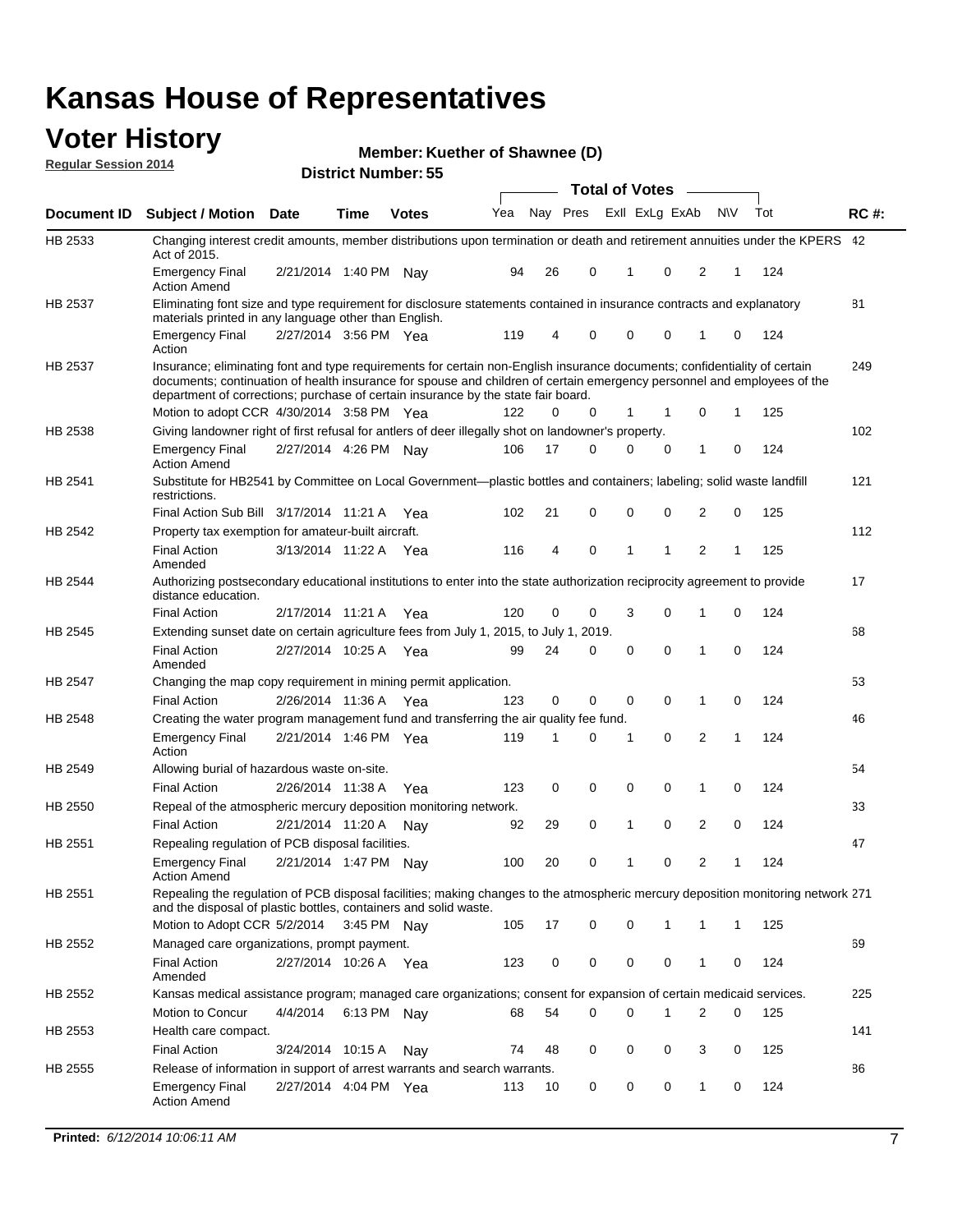## **Voter History**

**Regular Session 2014**

#### **Member: Kuether of Shawnee (D)**

|                |                                                                                                                                                                                                                                                                                                                                                           |                       |             |              |     |          |   | <b>Total of Votes</b> |             |              |              |     |             |
|----------------|-----------------------------------------------------------------------------------------------------------------------------------------------------------------------------------------------------------------------------------------------------------------------------------------------------------------------------------------------------------|-----------------------|-------------|--------------|-----|----------|---|-----------------------|-------------|--------------|--------------|-----|-------------|
|                | Document ID Subject / Motion Date                                                                                                                                                                                                                                                                                                                         |                       | Time        | <b>Votes</b> | Yea | Nay Pres |   | Exll ExLg ExAb        |             |              | <b>NV</b>    | Tot | <b>RC#:</b> |
| <b>HB 2557</b> | Changing penalties for certain taxpayers who file incorrect returns under Kansas income tax act.                                                                                                                                                                                                                                                          |                       |             |              |     |          |   |                       |             |              |              |     | 21          |
|                | <b>Final Action</b><br>Amended                                                                                                                                                                                                                                                                                                                            | 2/19/2014 11:35 A     |             | Yea          | 122 | 0        | 0 | 0                     | 0           | 2            | 0            | 124 |             |
| HB 2561        | Licensure of pharmacists and registration of pharmacy interns by board of pharmacy.                                                                                                                                                                                                                                                                       |                       |             |              |     |          |   |                       |             |              |              |     | 55          |
|                | <b>Final Action</b>                                                                                                                                                                                                                                                                                                                                       | 2/26/2014 11:39 A Yea |             |              | 105 | 18       | 0 | 0                     | 0           | 1            | 0            | 124 |             |
| HB 2564        | Requiring 60-day wait before re-employment for retirement benefit eligibility.                                                                                                                                                                                                                                                                            |                       |             |              |     |          |   |                       |             |              |              |     | 43          |
|                | <b>Emergency Final</b><br>Action                                                                                                                                                                                                                                                                                                                          | 2/21/2014 1:41 PM Yea |             |              | 120 | 0        | 0 | 1                     | 0           | 2            | 1            | 124 |             |
| HB 2566        | Requiring court fee for forensic audio and video examination services.                                                                                                                                                                                                                                                                                    |                       |             |              |     |          |   |                       |             |              |              |     | 93          |
|                | <b>Emergency Final</b><br>Action                                                                                                                                                                                                                                                                                                                          | 2/27/2014 4:12 PM Yea |             |              | 123 | 0        | 0 | 0                     | $\mathbf 0$ | 1            | $\mathbf 0$  | 124 |             |
| HB 2568        | Domestic relations; Kansas family law code; child support guidelines.                                                                                                                                                                                                                                                                                     |                       |             |              |     |          |   |                       |             |              |              |     | 70          |
|                | <b>Final Action</b><br>Amended                                                                                                                                                                                                                                                                                                                            | 2/27/2014 10:27 A     |             | Yea          | 123 | 0        | 0 | 0                     | 0           | 1            | 0            | 124 |             |
| HB 2568        | Domestic relations; Kansas family law code; child support guidelines.                                                                                                                                                                                                                                                                                     |                       |             |              |     |          |   |                       |             |              |              |     | 268         |
|                | Motion to adopt CCR 5/2/2014                                                                                                                                                                                                                                                                                                                              |                       | 3:28 PM Yea |              | 123 | 0        | 0 | 0                     | 1           | 1            | 0            | 125 |             |
| HB 2576        | Employment security law; creation of "new employer rate."                                                                                                                                                                                                                                                                                                 |                       |             |              |     |          |   |                       |             |              |              |     | 71          |
|                | <b>Final Action</b><br>Amended                                                                                                                                                                                                                                                                                                                            | 2/27/2014 10:28 A     |             | Yea          | 123 | 0        | 0 | 0                     | $\mathbf 0$ | 1            | 0            | 124 |             |
| HB 2576        | Employment security law; creation of "new employer rate."                                                                                                                                                                                                                                                                                                 |                       |             |              |     |          |   |                       |             |              |              |     | 159         |
|                | Motion to Concur                                                                                                                                                                                                                                                                                                                                          | 3/25/2014 10:47 A     |             | Yea          | 122 | 0        | 0 | 1                     | 0           | 2            | 0            | 125 |             |
| HB 2577        | Allowing parents to remain anonymous when surrendering an infant under the newborn protection act.                                                                                                                                                                                                                                                        |                       |             |              |     |          |   |                       |             |              |              |     | 56          |
|                | <b>Final Action</b><br>Amended                                                                                                                                                                                                                                                                                                                            | 2/26/2014 11:41 A Yea |             |              | 123 | 0        | 0 | 0                     | $\Omega$    | 1            | 0            | 124 |             |
| HB 2577        | Allowing parents to remain anonymous when surrendering an infant under the newborn protection act.                                                                                                                                                                                                                                                        |                       |             |              |     |          |   |                       |             |              |              |     | 220         |
|                | Motion to Concur                                                                                                                                                                                                                                                                                                                                          | 4/4/2014              | 11:45 A     | Yea          | 121 | $\Omega$ | 0 |                       | 1           | $\mathbf{1}$ | $\mathbf{1}$ | 125 |             |
| HB 2578        | Certification by chief law enforcement officer for transfer of a firearm when required by federal law.                                                                                                                                                                                                                                                    |                       |             |              |     |          |   |                       |             |              |              |     | 122         |
|                | <b>Final Action</b><br>Amended                                                                                                                                                                                                                                                                                                                            | 3/17/2014 11:22 A     |             | Yea          | 123 | $\Omega$ | 0 | 0                     | $\Omega$    | 2            | 0            | 125 |             |
| HB 2578        | Regulating the possession of weapons.                                                                                                                                                                                                                                                                                                                     |                       |             |              |     |          |   |                       |             |              |              |     | 235         |
|                | Motion to Adopt CCR 4/5/2014 4:40 PM Nay                                                                                                                                                                                                                                                                                                                  |                       |             |              | 102 | 19       | 0 | 0                     | 0           | 4            | $\Omega$     | 125 |             |
| HB 2580        | Specifying the duties of the state fire marshal relating to regional emergency response teams for hazardous materials and<br>search and rescue incidents.                                                                                                                                                                                                 |                       |             |              |     |          |   |                       |             |              |              |     | 72          |
|                | <b>Final Action</b><br>Amended                                                                                                                                                                                                                                                                                                                            | 2/27/2014 10:29 A     |             | Yea          | 113 | 10       | 0 | 0                     | 0           | 1            | 0            | 124 |             |
| HB 2580        | Kansas Real Estate Appraisal Board; licensee fingerprinting and criminal background checks.                                                                                                                                                                                                                                                               |                       |             |              |     |          |   |                       |             |              |              |     | 272         |
|                | Motion to adopt CCR 5/2/2014                                                                                                                                                                                                                                                                                                                              |                       |             | 3:49 PM Yea  | 115 | 7        | 0 | 0                     | 1           | 1            | -1           | 125 |             |
| HB 2582        | Creating an exemption from food establishment licensing for churches.                                                                                                                                                                                                                                                                                     |                       |             |              |     |          |   |                       |             |              |              |     | 57          |
|                | <b>Final Action</b>                                                                                                                                                                                                                                                                                                                                       | 2/26/2014 11:42 A Yea |             |              | 123 | 0        | 0 | 0                     | 0           | 1            | 0            | 124 |             |
| HB 2588        | Child in need of care; juvenile offenders; permanent custodians.                                                                                                                                                                                                                                                                                          |                       |             |              |     |          |   |                       |             |              |              |     | 94          |
|                | <b>Emergency Final</b><br><b>Action Amend</b>                                                                                                                                                                                                                                                                                                             | 2/27/2014 4:14 PM Yea |             |              | 123 | 0        | 0 | 0                     | 0           | 1            | 0            | 124 |             |
| HB 2588        | Senate Substitute for HB 2588 by Committee on Judiciary - Concerning children and minors; relating to children in need of<br>care; placement in juvenile detention facilities; permanent custodians; relating to juvenile offenders; alternative adjudication;<br>youth residential centers and services; risk assessment; sentencing; good time credits. |                       |             |              |     |          |   |                       |             |              |              |     | 244         |
|                | Motion to adopt CCR 4/30/2014 3:36 PM Yea                                                                                                                                                                                                                                                                                                                 |                       |             |              | 123 | 0        | 0 | 1                     | 1           | 0            | 0            | 125 |             |
| HB 2591        | Requiring certain audit reports to be filed electronically and to be filed only with the department of administration.                                                                                                                                                                                                                                    |                       |             |              |     |          |   |                       |             |              |              |     | 58          |
|                | <b>Final Action</b>                                                                                                                                                                                                                                                                                                                                       | 2/26/2014 11:43 A Yea |             |              | 123 | 0        | 0 | 0                     | 0           | 1            | 0            | 124 |             |
| HB 2595        | State fossils; the tylosaurus and the pteranodon.                                                                                                                                                                                                                                                                                                         |                       |             |              |     |          |   |                       |             |              |              |     | 73          |
|                | <b>Final Action</b><br>Amended                                                                                                                                                                                                                                                                                                                            | 2/27/2014 10:31 A Yea |             |              | 96  | 27       | 0 | 0                     | 0           | 1            | 0            | 124 |             |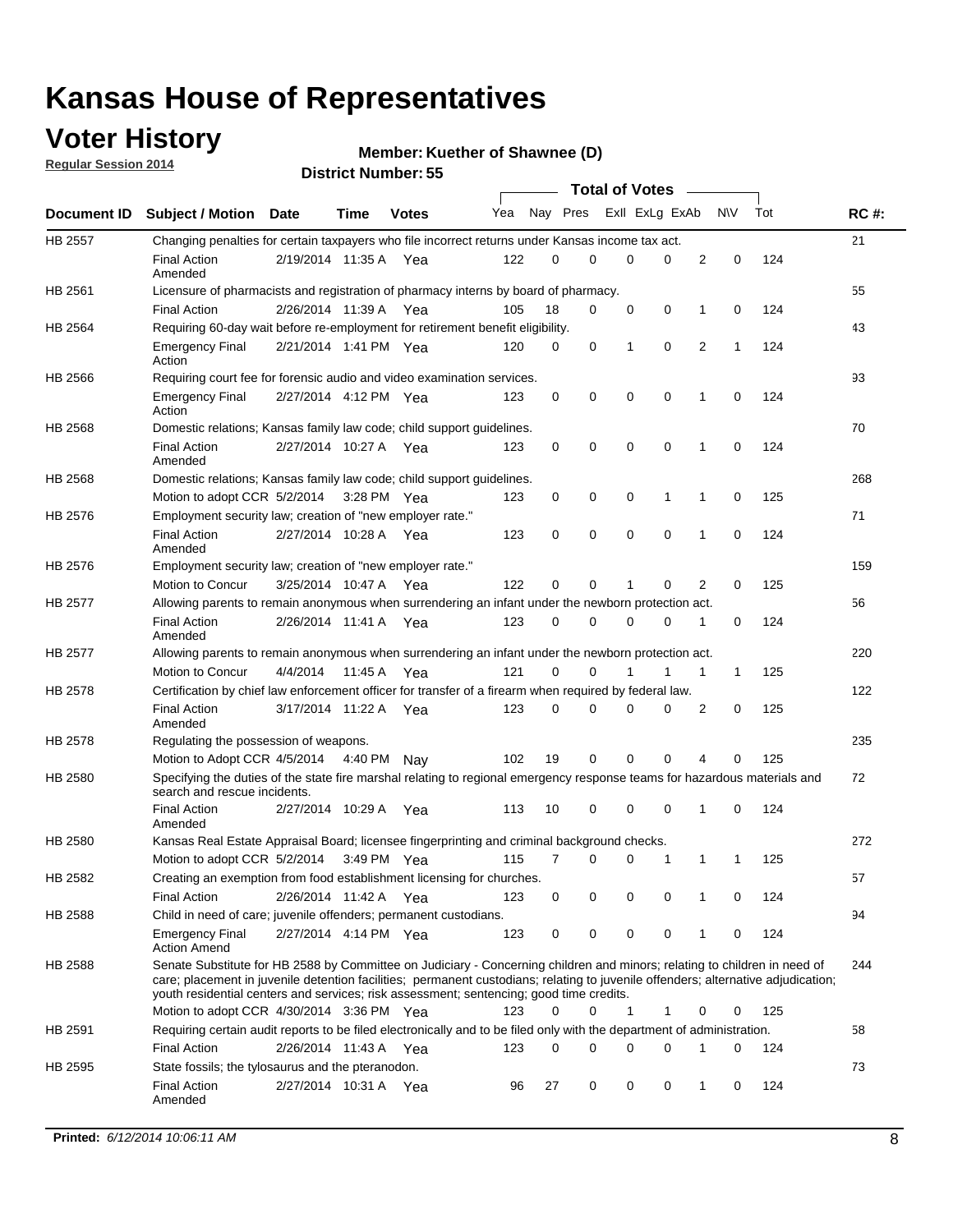### **Voter History**

**Regular Session 2014**

**Member: Kuether of Shawnee (D)** 

| <b>Total of Votes</b><br>Nay Pres<br>Exll ExLg ExAb<br><b>NV</b><br>Tot<br>Yea<br>Document ID<br><b>Subject / Motion Date</b><br>Time<br><b>Votes</b><br>HB 2596<br>Computation of retirement benefits when a state officer or employee is placed on furlough or has reduction in compensation.<br>0<br><b>Final Action</b><br>2/27/2014 10:33 A<br>0<br>0<br>$\Omega$<br>0<br>124<br>123<br>Yea<br>Computation of retirement benefits when a state officer or employee is placed on furlough or has reduction in<br>HB 2596<br>compensation.<br>123<br>0<br>0<br>0<br>0<br>125<br>Motion to adopt CCR 4/30/2014 3:45 PM Yea<br>1<br>1<br><b>HB 2597</b><br>Municipal recycling services<br>$\mathbf 0$<br>$\mathbf 0$<br>2/27/2014 4:20 PM Yea<br>105<br>18<br>$\mathbf 0$<br>0<br>124<br><b>Emergency Final</b><br>1<br><b>Action Amend</b><br>HB 2599<br>Authorizing the secretary of state to grant an easement to the unified government of Wyandotte county.<br>$\overline{2}$<br>124<br>120<br>0<br>$\mathbf 0$<br>$\Omega$<br>2<br>0<br><b>Final Action</b><br>2/19/2014 11:37 A<br>Yea<br>Authorizing the secretary of state to grant an easement to the unified government of Wyandotte county.<br>HB 2599<br>118<br>$\Omega$<br>0<br>2<br>125<br>Motion to Concur<br>3/14/2014 11:25 A<br>1<br>4<br>0<br>Yea<br>Increasing the percentage of unclassified employees allowed to be employed by KPERS from 25% to 50%.<br>HB 2602<br>107<br>13<br>0<br>$\mathbf 0$<br>2<br>124<br><b>Emergency Final</b><br>2/21/2014 1:43 PM Yea<br>1<br>1<br>Action<br>HB 2602<br>Increasing the percentage of unclassified employees allowed to be employed by KPERS from 25% to 50%.<br>Motion to Concur<br>4/1/2014<br>10:57 A Yea<br>108<br>15<br>0<br>1<br>0<br>1<br>0<br>125<br>HB 2609<br>Practice of pharmacy; filling and refilling of prescriptions.<br>$\mathbf 0$<br>$\mathbf 0$<br>0<br>$\mathbf 0$<br>0<br>124<br><b>Emergency Final</b><br>2/27/2014 4:29 PM Yea<br>123<br>1<br><b>Action Amend</b><br>HB 2611<br>Conduct of dental offices.<br>$\mathbf 0$<br>$\mathbf 0$<br>$\mathbf 0$<br>$\mathbf 0$<br>124<br>2/27/2014 3:59 PM Yea<br>123<br>1<br>0<br><b>Emergency Final</b><br>Action<br>HB 2612<br>Relating to district judge and district magistrate judge vacancies. | <b>RC#:</b><br>74 |
|-------------------------------------------------------------------------------------------------------------------------------------------------------------------------------------------------------------------------------------------------------------------------------------------------------------------------------------------------------------------------------------------------------------------------------------------------------------------------------------------------------------------------------------------------------------------------------------------------------------------------------------------------------------------------------------------------------------------------------------------------------------------------------------------------------------------------------------------------------------------------------------------------------------------------------------------------------------------------------------------------------------------------------------------------------------------------------------------------------------------------------------------------------------------------------------------------------------------------------------------------------------------------------------------------------------------------------------------------------------------------------------------------------------------------------------------------------------------------------------------------------------------------------------------------------------------------------------------------------------------------------------------------------------------------------------------------------------------------------------------------------------------------------------------------------------------------------------------------------------------------------------------------------------------------------------------------------------------------------------------------------------------------------------------------------------------------------------------------------------------------------------------------------------------------------------------------------------------------------------------------------------------------------------------|-------------------|
|                                                                                                                                                                                                                                                                                                                                                                                                                                                                                                                                                                                                                                                                                                                                                                                                                                                                                                                                                                                                                                                                                                                                                                                                                                                                                                                                                                                                                                                                                                                                                                                                                                                                                                                                                                                                                                                                                                                                                                                                                                                                                                                                                                                                                                                                                           |                   |
|                                                                                                                                                                                                                                                                                                                                                                                                                                                                                                                                                                                                                                                                                                                                                                                                                                                                                                                                                                                                                                                                                                                                                                                                                                                                                                                                                                                                                                                                                                                                                                                                                                                                                                                                                                                                                                                                                                                                                                                                                                                                                                                                                                                                                                                                                           |                   |
|                                                                                                                                                                                                                                                                                                                                                                                                                                                                                                                                                                                                                                                                                                                                                                                                                                                                                                                                                                                                                                                                                                                                                                                                                                                                                                                                                                                                                                                                                                                                                                                                                                                                                                                                                                                                                                                                                                                                                                                                                                                                                                                                                                                                                                                                                           |                   |
|                                                                                                                                                                                                                                                                                                                                                                                                                                                                                                                                                                                                                                                                                                                                                                                                                                                                                                                                                                                                                                                                                                                                                                                                                                                                                                                                                                                                                                                                                                                                                                                                                                                                                                                                                                                                                                                                                                                                                                                                                                                                                                                                                                                                                                                                                           | 246               |
|                                                                                                                                                                                                                                                                                                                                                                                                                                                                                                                                                                                                                                                                                                                                                                                                                                                                                                                                                                                                                                                                                                                                                                                                                                                                                                                                                                                                                                                                                                                                                                                                                                                                                                                                                                                                                                                                                                                                                                                                                                                                                                                                                                                                                                                                                           |                   |
|                                                                                                                                                                                                                                                                                                                                                                                                                                                                                                                                                                                                                                                                                                                                                                                                                                                                                                                                                                                                                                                                                                                                                                                                                                                                                                                                                                                                                                                                                                                                                                                                                                                                                                                                                                                                                                                                                                                                                                                                                                                                                                                                                                                                                                                                                           | 97                |
|                                                                                                                                                                                                                                                                                                                                                                                                                                                                                                                                                                                                                                                                                                                                                                                                                                                                                                                                                                                                                                                                                                                                                                                                                                                                                                                                                                                                                                                                                                                                                                                                                                                                                                                                                                                                                                                                                                                                                                                                                                                                                                                                                                                                                                                                                           |                   |
|                                                                                                                                                                                                                                                                                                                                                                                                                                                                                                                                                                                                                                                                                                                                                                                                                                                                                                                                                                                                                                                                                                                                                                                                                                                                                                                                                                                                                                                                                                                                                                                                                                                                                                                                                                                                                                                                                                                                                                                                                                                                                                                                                                                                                                                                                           | 22                |
|                                                                                                                                                                                                                                                                                                                                                                                                                                                                                                                                                                                                                                                                                                                                                                                                                                                                                                                                                                                                                                                                                                                                                                                                                                                                                                                                                                                                                                                                                                                                                                                                                                                                                                                                                                                                                                                                                                                                                                                                                                                                                                                                                                                                                                                                                           |                   |
|                                                                                                                                                                                                                                                                                                                                                                                                                                                                                                                                                                                                                                                                                                                                                                                                                                                                                                                                                                                                                                                                                                                                                                                                                                                                                                                                                                                                                                                                                                                                                                                                                                                                                                                                                                                                                                                                                                                                                                                                                                                                                                                                                                                                                                                                                           | 118               |
|                                                                                                                                                                                                                                                                                                                                                                                                                                                                                                                                                                                                                                                                                                                                                                                                                                                                                                                                                                                                                                                                                                                                                                                                                                                                                                                                                                                                                                                                                                                                                                                                                                                                                                                                                                                                                                                                                                                                                                                                                                                                                                                                                                                                                                                                                           |                   |
|                                                                                                                                                                                                                                                                                                                                                                                                                                                                                                                                                                                                                                                                                                                                                                                                                                                                                                                                                                                                                                                                                                                                                                                                                                                                                                                                                                                                                                                                                                                                                                                                                                                                                                                                                                                                                                                                                                                                                                                                                                                                                                                                                                                                                                                                                           | 44                |
|                                                                                                                                                                                                                                                                                                                                                                                                                                                                                                                                                                                                                                                                                                                                                                                                                                                                                                                                                                                                                                                                                                                                                                                                                                                                                                                                                                                                                                                                                                                                                                                                                                                                                                                                                                                                                                                                                                                                                                                                                                                                                                                                                                                                                                                                                           |                   |
|                                                                                                                                                                                                                                                                                                                                                                                                                                                                                                                                                                                                                                                                                                                                                                                                                                                                                                                                                                                                                                                                                                                                                                                                                                                                                                                                                                                                                                                                                                                                                                                                                                                                                                                                                                                                                                                                                                                                                                                                                                                                                                                                                                                                                                                                                           | 195               |
|                                                                                                                                                                                                                                                                                                                                                                                                                                                                                                                                                                                                                                                                                                                                                                                                                                                                                                                                                                                                                                                                                                                                                                                                                                                                                                                                                                                                                                                                                                                                                                                                                                                                                                                                                                                                                                                                                                                                                                                                                                                                                                                                                                                                                                                                                           |                   |
|                                                                                                                                                                                                                                                                                                                                                                                                                                                                                                                                                                                                                                                                                                                                                                                                                                                                                                                                                                                                                                                                                                                                                                                                                                                                                                                                                                                                                                                                                                                                                                                                                                                                                                                                                                                                                                                                                                                                                                                                                                                                                                                                                                                                                                                                                           | 105               |
|                                                                                                                                                                                                                                                                                                                                                                                                                                                                                                                                                                                                                                                                                                                                                                                                                                                                                                                                                                                                                                                                                                                                                                                                                                                                                                                                                                                                                                                                                                                                                                                                                                                                                                                                                                                                                                                                                                                                                                                                                                                                                                                                                                                                                                                                                           |                   |
|                                                                                                                                                                                                                                                                                                                                                                                                                                                                                                                                                                                                                                                                                                                                                                                                                                                                                                                                                                                                                                                                                                                                                                                                                                                                                                                                                                                                                                                                                                                                                                                                                                                                                                                                                                                                                                                                                                                                                                                                                                                                                                                                                                                                                                                                                           | 83                |
|                                                                                                                                                                                                                                                                                                                                                                                                                                                                                                                                                                                                                                                                                                                                                                                                                                                                                                                                                                                                                                                                                                                                                                                                                                                                                                                                                                                                                                                                                                                                                                                                                                                                                                                                                                                                                                                                                                                                                                                                                                                                                                                                                                                                                                                                                           |                   |
|                                                                                                                                                                                                                                                                                                                                                                                                                                                                                                                                                                                                                                                                                                                                                                                                                                                                                                                                                                                                                                                                                                                                                                                                                                                                                                                                                                                                                                                                                                                                                                                                                                                                                                                                                                                                                                                                                                                                                                                                                                                                                                                                                                                                                                                                                           | 75                |
| $\mathbf 0$<br><b>Final Action</b><br>0<br>0<br>1<br>124<br>2/27/2014 10:34 A<br>106<br>17<br>0<br>Yea<br>Amended                                                                                                                                                                                                                                                                                                                                                                                                                                                                                                                                                                                                                                                                                                                                                                                                                                                                                                                                                                                                                                                                                                                                                                                                                                                                                                                                                                                                                                                                                                                                                                                                                                                                                                                                                                                                                                                                                                                                                                                                                                                                                                                                                                         |                   |
| HB 2613<br>Relating to the issuance of stillbirth and unborn child's death certificates.                                                                                                                                                                                                                                                                                                                                                                                                                                                                                                                                                                                                                                                                                                                                                                                                                                                                                                                                                                                                                                                                                                                                                                                                                                                                                                                                                                                                                                                                                                                                                                                                                                                                                                                                                                                                                                                                                                                                                                                                                                                                                                                                                                                                  | 103               |
| $\mathbf 0$<br>122<br>0<br>$\Omega$<br>0<br>124<br><b>Emergency Final</b><br>2/27/2014 4:27 PM Yea<br>1<br>1<br><b>Action Amend</b>                                                                                                                                                                                                                                                                                                                                                                                                                                                                                                                                                                                                                                                                                                                                                                                                                                                                                                                                                                                                                                                                                                                                                                                                                                                                                                                                                                                                                                                                                                                                                                                                                                                                                                                                                                                                                                                                                                                                                                                                                                                                                                                                                       |                   |
| HB 2615<br>Substitute for HB 2615 by Committee on Commerce, Labor and Economic Development - Workers compensation assigned<br>risk pool.                                                                                                                                                                                                                                                                                                                                                                                                                                                                                                                                                                                                                                                                                                                                                                                                                                                                                                                                                                                                                                                                                                                                                                                                                                                                                                                                                                                                                                                                                                                                                                                                                                                                                                                                                                                                                                                                                                                                                                                                                                                                                                                                                  | 185               |
| EFA Sub Bill<br>25<br>0<br>0<br>0<br>125<br>3/26/2014 3:42 PM Nay<br>98<br>1<br>1<br>Amended                                                                                                                                                                                                                                                                                                                                                                                                                                                                                                                                                                                                                                                                                                                                                                                                                                                                                                                                                                                                                                                                                                                                                                                                                                                                                                                                                                                                                                                                                                                                                                                                                                                                                                                                                                                                                                                                                                                                                                                                                                                                                                                                                                                              |                   |
| HB 2616<br>Secretary of labor; explore agreement to allow state of Kansas to enforce OSHA standards.                                                                                                                                                                                                                                                                                                                                                                                                                                                                                                                                                                                                                                                                                                                                                                                                                                                                                                                                                                                                                                                                                                                                                                                                                                                                                                                                                                                                                                                                                                                                                                                                                                                                                                                                                                                                                                                                                                                                                                                                                                                                                                                                                                                      | 92                |
| 30<br>0<br>0<br>124<br><b>Emergency Final</b><br>2/27/2014 4:11 PM Nay<br>93<br>0<br>1<br>0<br>Action                                                                                                                                                                                                                                                                                                                                                                                                                                                                                                                                                                                                                                                                                                                                                                                                                                                                                                                                                                                                                                                                                                                                                                                                                                                                                                                                                                                                                                                                                                                                                                                                                                                                                                                                                                                                                                                                                                                                                                                                                                                                                                                                                                                     |                   |
| HB 2616<br>Senate Substitute for HB 2616 by Committee on Commerce - Secretary of labor directed to study state enforcement of OSHA 261<br>standards.                                                                                                                                                                                                                                                                                                                                                                                                                                                                                                                                                                                                                                                                                                                                                                                                                                                                                                                                                                                                                                                                                                                                                                                                                                                                                                                                                                                                                                                                                                                                                                                                                                                                                                                                                                                                                                                                                                                                                                                                                                                                                                                                      |                   |
| 30<br>$\mathbf 0$<br>Motion to Concur<br>5/2/2014<br>11:47 A Nay<br>94<br>0<br>0<br>0<br>125                                                                                                                                                                                                                                                                                                                                                                                                                                                                                                                                                                                                                                                                                                                                                                                                                                                                                                                                                                                                                                                                                                                                                                                                                                                                                                                                                                                                                                                                                                                                                                                                                                                                                                                                                                                                                                                                                                                                                                                                                                                                                                                                                                                              |                   |
| Substitute for HB 2633 by Committee on Corrections and Juvenile Justice - Juvenile offenders; youth residential centers and<br>HB 2633<br>services; risk assessment; raising the age for prosecution as an adult; sentencing; good time credits.                                                                                                                                                                                                                                                                                                                                                                                                                                                                                                                                                                                                                                                                                                                                                                                                                                                                                                                                                                                                                                                                                                                                                                                                                                                                                                                                                                                                                                                                                                                                                                                                                                                                                                                                                                                                                                                                                                                                                                                                                                          | 106               |
| EFA Sub Bill<br>122<br>$\mathbf{1}$<br>$\Omega$<br>$\mathbf 0$<br>0<br>1<br>0<br>124<br>2/27/2014 4:31 PM Yea<br>Amended                                                                                                                                                                                                                                                                                                                                                                                                                                                                                                                                                                                                                                                                                                                                                                                                                                                                                                                                                                                                                                                                                                                                                                                                                                                                                                                                                                                                                                                                                                                                                                                                                                                                                                                                                                                                                                                                                                                                                                                                                                                                                                                                                                  |                   |
| HB 2636<br>Secretary of health and environment and air quality standards.                                                                                                                                                                                                                                                                                                                                                                                                                                                                                                                                                                                                                                                                                                                                                                                                                                                                                                                                                                                                                                                                                                                                                                                                                                                                                                                                                                                                                                                                                                                                                                                                                                                                                                                                                                                                                                                                                                                                                                                                                                                                                                                                                                                                                 | 45                |
| <b>Emergency Final</b><br>2/21/2014 1:44 PM Nav<br>89<br>31<br>0<br>1<br>0<br>2<br>124<br>1<br><b>Action Amend</b>                                                                                                                                                                                                                                                                                                                                                                                                                                                                                                                                                                                                                                                                                                                                                                                                                                                                                                                                                                                                                                                                                                                                                                                                                                                                                                                                                                                                                                                                                                                                                                                                                                                                                                                                                                                                                                                                                                                                                                                                                                                                                                                                                                        |                   |
| HB 2636<br>Secretary of health and environment and air quality standards.                                                                                                                                                                                                                                                                                                                                                                                                                                                                                                                                                                                                                                                                                                                                                                                                                                                                                                                                                                                                                                                                                                                                                                                                                                                                                                                                                                                                                                                                                                                                                                                                                                                                                                                                                                                                                                                                                                                                                                                                                                                                                                                                                                                                                 | 212               |
| Sub motion to concur 4/3/2014 7:20 PM Yea<br>121<br>125<br>3<br>0<br>0<br>0<br>0                                                                                                                                                                                                                                                                                                                                                                                                                                                                                                                                                                                                                                                                                                                                                                                                                                                                                                                                                                                                                                                                                                                                                                                                                                                                                                                                                                                                                                                                                                                                                                                                                                                                                                                                                                                                                                                                                                                                                                                                                                                                                                                                                                                                          |                   |
| HB 2642<br>Income tax deduction for net gain on the sale of certain horses, cattle or livestock; income tax credit for expenditures to make 131<br>dwelling or facility accessible for persons with a disability.                                                                                                                                                                                                                                                                                                                                                                                                                                                                                                                                                                                                                                                                                                                                                                                                                                                                                                                                                                                                                                                                                                                                                                                                                                                                                                                                                                                                                                                                                                                                                                                                                                                                                                                                                                                                                                                                                                                                                                                                                                                                         |                   |
| <b>Final Action</b><br>0<br>3/20/2014 11:17 A Yea<br>123<br>0<br>0<br>125<br>1<br>1<br>0<br>Amended                                                                                                                                                                                                                                                                                                                                                                                                                                                                                                                                                                                                                                                                                                                                                                                                                                                                                                                                                                                                                                                                                                                                                                                                                                                                                                                                                                                                                                                                                                                                                                                                                                                                                                                                                                                                                                                                                                                                                                                                                                                                                                                                                                                       |                   |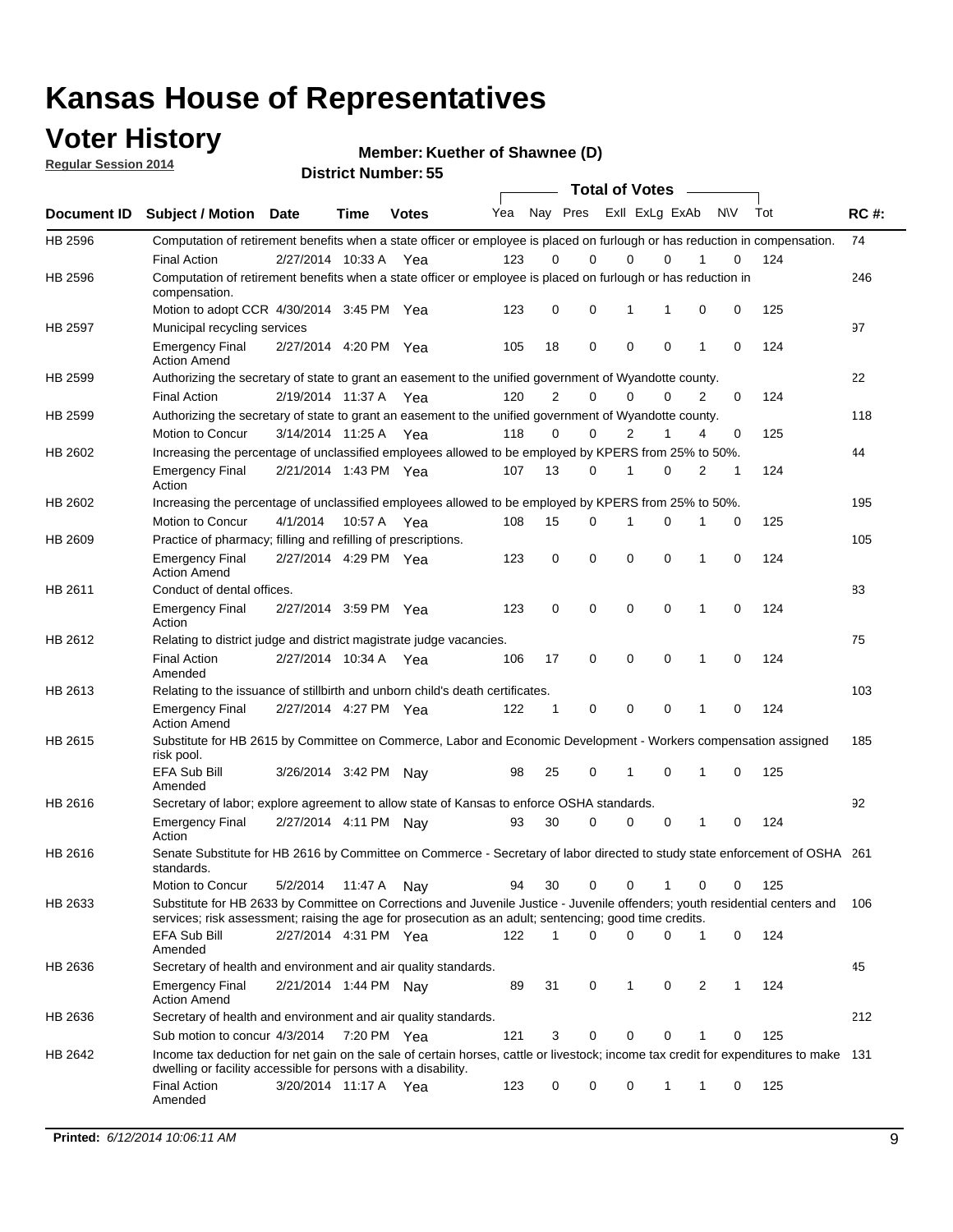### **Voter History**

| <b>VULGE LIBLUI Y</b><br><b>Regular Session 2014</b> |                                                                                                                                                                                                                                   | Member: Kuether of Shawnee (D)<br><b>District Number: 55</b> |      |              |     |  |          |  |                       |                |     |  |     |             |
|------------------------------------------------------|-----------------------------------------------------------------------------------------------------------------------------------------------------------------------------------------------------------------------------------|--------------------------------------------------------------|------|--------------|-----|--|----------|--|-----------------------|----------------|-----|--|-----|-------------|
|                                                      |                                                                                                                                                                                                                                   |                                                              |      |              |     |  |          |  | <b>Total of Votes</b> |                |     |  |     |             |
|                                                      | Document ID Subject / Motion Date                                                                                                                                                                                                 |                                                              | Time | <b>Votes</b> | Yea |  | Nav Pres |  |                       | Exll ExLg ExAb | N\V |  | Tot | <b>RC#:</b> |
| HB 2643                                              | Property tax; classification of commercial and industrial machinery and equipment as personal property; reclassification of<br>property upon termination of IRB tax exemption; use of independent appraisers to appraiser certain |                                                              |      |              |     |  |          |  |                       |                |     |  |     | 164         |
|                                                      | <b>Final Action</b><br>Amended                                                                                                                                                                                                    | 3/26/2014 10:56 A Yea                                        |      |              | 123 |  |          |  |                       |                |     |  | 125 |             |
|                                                      |                                                                                                                                                                                                                                   |                                                              |      |              |     |  |          |  |                       |                |     |  |     |             |

274 5/2/2014 HB 2643 Motion to Concur 5/2/2014 5:12 PM Nay 16 108 0 0 0 1 0 125 Property tax; classification of commercial and industrial machinery and equipment as personal property; reclassification of property upon termination of IRB tax exemption; use of independent appraisers to appraiser certain complex property; motor vehicles, members of military; mortgage registration tax phase out and replacement with fees; county clerk technology fund; county treasurer technology fund. 286 Motion to adopt CCR 5/3/2014 1:53 AM Nay 70 53 0 0 0 1 1 125 HB 2643 Property tax; classification of commercial and industrial machinery and equipment as personal property; reclassification of property upon termination of IRB tax exemption; use of independent appraisers to appraiser certain complex property; motor vehicles, members of military; mortgage registration tax phase out and replacement with fees; county clerk technology fund; county treasurer technology fund. 1:53 AM Nav 70 53 0 0 0 1 1 100 Emergency Final 2/27/2014 4:23 PM Yea 100 23 0 0 0 1 0 124 HB 2648 Action Amend Property tax exemption for levees. 76 2/27/2014 Final Action Yea 124 10:38 A 82 41 0 0 10 0 HB 2651 Amended County law library. 77 2/27/2014 Final Action Yea 124 10:40 A 123 0 0 0 10 0 HB 2655 Amended Allowing veterans with PTSD to seek mental health treatment upon certain convictions. 224 4/4/2014 HB 2655 Motion to Concur Yea 125 5:42 PM 122 0 1 0 20 0 Senate Substitute for HB 2655 by Committee on Judiciary - Allowing veterans with PTSD to seek mental health treatment upon certain convictions; also amending the crimes of interference with law enforcement and giving a false alarm. 48 Authorizing the state of Kansas to pay the death gratuity benefit to the designated survivor of a Kansas service member during 2/26/2014 Final Action Yea 124 11:27 A 123 0 0 0 10 0 HB 2656 a federal government shutdown and providing for reimbursement to the state.. 181 3/26/2014 EFA Sub Bill Yea 125 3:37 PM 119 4 0 0 10 1 HB 2661 Substitute for HB 2661 by Committee on Energy and Environment - Siting of electric transmission lines; notice and hearing requirements. 116 Final Action 3/14/2014 11:22 A Nay 87 31 0 2 1 4 0 125 HB 2662 Amended Expungment of driving under the influence convictions. 34 2/21/2014 Final Action Nay 124 11:21 A 114 7 0 0 20 1 HB 2668 Amended Health insurance for qualified professional associations. 262 Motion to Concur 5/2/2014 12:05 P Nay 097 27 0 0 1 0 0 125 HB 2668 Predetermination of health insurance benefits 87 2/27/2014 Emergency Final Nay 124 4:05 PM 110 13 0 0 10 0 HB 2669 Action State civil service board; transferred from the department of administration to the office of administrative hearings. 91 2/27/2014 HB 2673 Emergency Final Yea 124 Kansas healing arts act; physician assistant licensure act. 4:10 PM Yea 105 18 0 0 0 1 0

|         | Emergency Final<br><b>Action Amend</b>                                                           | 2/27/2014 4:10 PM Yea |     | 105 18 | 0 0 0 1 0 124 |         |  |       |     |
|---------|--------------------------------------------------------------------------------------------------|-----------------------|-----|--------|---------------|---------|--|-------|-----|
| HB 2673 | Board of healing arts functions and duties, physician assistants licensure act and podiatry act. |                       |     |        |               |         |  |       | 270 |
|         | Motion to adopt CCR 5/2/2014 3:39 PM Yea                                                         |                       |     | 111    |               |         |  | 125   |     |
| HB 2675 | Relating to procurement negotiating committees; certified businesses.                            |                       |     |        |               |         |  |       | 165 |
|         | <b>Final Action</b><br>Amended                                                                   | 3/26/2014 10:57 A     | Yea | 123    |               | 1 0 1 0 |  | - 125 |     |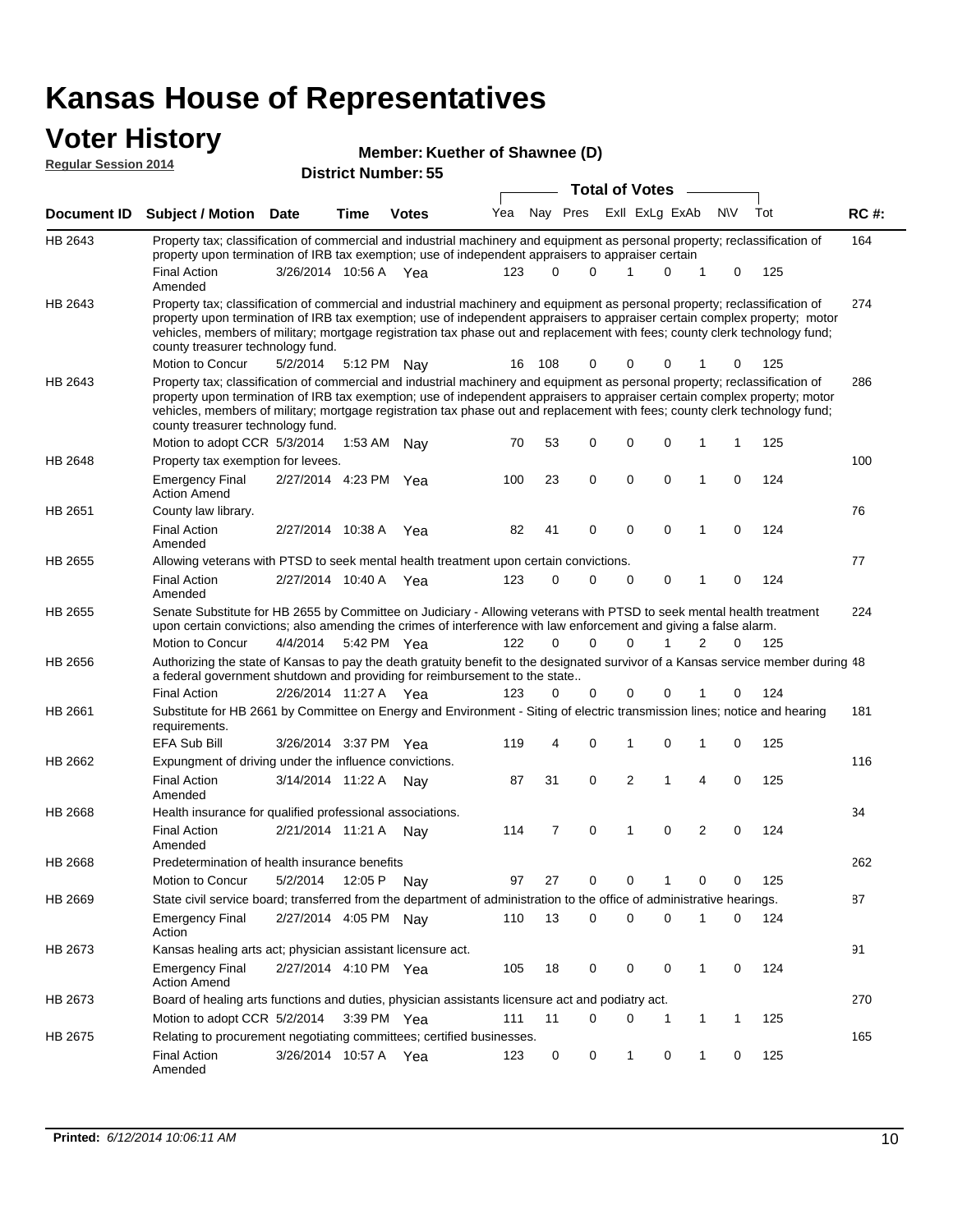#### **Voter History Regular Session 2014**

**Member: Kuether of Shawnee (D)** 

| nuyurur Uuddiun Luin |                                                                                                                                                                                                                                                                                               |                       |         | <b>District Number: 55</b> |     |             |             |                       |                |                  |     |             |
|----------------------|-----------------------------------------------------------------------------------------------------------------------------------------------------------------------------------------------------------------------------------------------------------------------------------------------|-----------------------|---------|----------------------------|-----|-------------|-------------|-----------------------|----------------|------------------|-----|-------------|
|                      |                                                                                                                                                                                                                                                                                               |                       |         |                            |     |             |             | <b>Total of Votes</b> |                |                  |     |             |
| <b>Document ID</b>   | <b>Subject / Motion Date</b>                                                                                                                                                                                                                                                                  |                       | Time    | <b>Votes</b>               | Yea | Nay Pres    |             |                       | ExII ExLg ExAb | N\V              | Tot | <b>RC#:</b> |
| HB 2681              | Substitute for HB2681 by Committee on Veterans, Military, and Homeland Security--Abolishing the Kansas commission on<br>veterans affairs; creating the Kansas commission on veterans affairs office within the executive branch of government.<br>Final Action Sub Bill 3/20/2014 11:18 A Yea |                       |         |                            | 123 | 0           | $\Omega$    | $\Omega$              | 1              | 1<br>0           | 125 | 132         |
|                      |                                                                                                                                                                                                                                                                                               |                       |         |                            |     |             |             |                       |                |                  |     |             |
| HB 2681              | Substitute for HB2681 by Committee on Veterans, Military, and Homeland Security - Abolishing the Kansas commission on<br>veterans affairs; creating the Kansas commission on veterans affairs office within the executive branch of government.                                               |                       |         |                            |     |             |             |                       |                |                  |     | 219         |
|                      | Motion to Concur                                                                                                                                                                                                                                                                              | 4/4/2014              | 11:41 A | Yea                        | 122 | $\Omega$    | 0           | $\mathbf{1}$          | 1              | 1<br>0           | 125 |             |
| HB 2684              | Allocating moneys from driver's license fees to the judicial branch nonjudicial salary adjustment fund.                                                                                                                                                                                       |                       |         |                            |     |             |             |                       |                |                  |     | 78          |
|                      | <b>Final Action</b>                                                                                                                                                                                                                                                                           | 2/27/2014 10:41 A     |         | Yea                        | 93  | 30          | $\Omega$    | $\Omega$              | 0              | 1<br>0           | 124 |             |
| HB 2687              | Unclaimed property act and hearings.                                                                                                                                                                                                                                                          |                       |         |                            |     |             |             |                       |                |                  |     | 59          |
|                      | <b>Final Action</b>                                                                                                                                                                                                                                                                           | 2/26/2014 11:44 A     |         | Nav                        | 119 | 4           | $\mathbf 0$ | 0                     | $\mathbf 0$    | 0<br>1           | 124 |             |
| HB 2687              | Unclaimed property act and hearings.                                                                                                                                                                                                                                                          |                       |         |                            |     |             |             |                       |                |                  |     | 251         |
|                      | Motion to Concur                                                                                                                                                                                                                                                                              | 5/1/2014              | 1:56 PM | Yea                        | 125 | 0           | $\mathbf 0$ | 0                     | 0              | 0<br>0           | 125 |             |
| HB 2689              | Amending which convictions are counted for driving while license canceled, suspended or revoked.                                                                                                                                                                                              |                       |         |                            |     |             |             |                       |                |                  |     | 231         |
|                      | <b>Final Action</b><br>Amended                                                                                                                                                                                                                                                                | 4/5/2014              | 10:23 A | Yea                        | 121 | $\mathbf 0$ | $\Omega$    | $\Omega$              | 0              | 0<br>4           | 125 |             |
| HB 2693              | Providing for testing by community colleges for commercial driver's licenses and allowing temporary commercial driver's<br>license holders the ability to drive class A commercial vehicles.                                                                                                  |                       |         |                            |     |             |             |                       |                |                  |     | 104         |
|                      | <b>Emergency Final</b><br><b>Action Amend</b>                                                                                                                                                                                                                                                 | 2/27/2014 4:28 PM Yea |         |                            | 123 | 0           | 0           | $\Omega$              | 0              | $\mathbf 0$<br>1 | 124 |             |
| HB 2693              | Senate Substitute for HB 2693 by Committee on Transportation - Providing for testing by community colleges for commercial<br>driver's licenses; entities serving as driver's licenses examiners.                                                                                              |                       |         |                            |     |             |             |                       |                |                  |     | 255         |
|                      | Motion to adopt CCR 5/1/2014 4:42 PM Yea                                                                                                                                                                                                                                                      |                       |         |                            | 125 | 0           | 0           | $\Omega$              | 0              | 0<br>0           | 125 |             |
| HB 2715              | Farm machinery and equipment annual highway permits, commercial drivers' license.                                                                                                                                                                                                             |                       |         |                            |     |             |             |                       |                |                  |     | 98          |
|                      | <b>Emergency Final</b><br><b>Action Amend</b>                                                                                                                                                                                                                                                 | 2/27/2014 4:21 PM Yea |         |                            | 123 | 0           | 0           | 0                     | 0              | 1<br>0           | 124 |             |
| HB 2717              | Registration of operators of assisted living, residential health care, home plus or adult day care facilities.                                                                                                                                                                                |                       |         |                            |     |             |             |                       |                |                  |     | 175         |
|                      | <b>Emergency Final</b><br><b>Action Amend</b>                                                                                                                                                                                                                                                 | 3/26/2014 3:29 PM Yea |         |                            | 114 | 9           | 0           |                       | $\Omega$       | 0                | 125 |             |
| HB 2721              | Substitute for Substitute for HB 2721 by Committee on Commerce, Labor and Economic Development †Enacting the<br>business entity standard treatment act.                                                                                                                                       |                       |         |                            |     |             |             |                       |                |                  |     | 117         |
|                      | Final Action Sub Bill 3/14/2014 11:23 A Yea                                                                                                                                                                                                                                                   |                       |         |                            | 118 | 0           | 0           | 2                     |                | 0<br>4           | 125 |             |
| HB 2721              | Substitute for Substitute for HB 2721 by Committee on Commerce, Labor and Economic Development - Enacting the business 273<br>entity standard treatment act.                                                                                                                                  |                       |         |                            |     |             |             |                       |                |                  |     |             |
|                      | Motion to Concur                                                                                                                                                                                                                                                                              | 5/2/2014              |         | 3:59 PM Yea                | 122 | 0           | 0           | $\Omega$              | 1              | 1<br>1           | 125 |             |
| HB 2724              | Uniform commercial driver's license act; definition of tank vehicle.<br><b>Emergency Final</b>                                                                                                                                                                                                | 2/27/2014 4:22 PM Yea |         |                            | 122 | 1           | 0           | 0                     | 0              | 1<br>0           | 124 | 99          |
|                      | Action                                                                                                                                                                                                                                                                                        |                       |         |                            |     |             |             |                       |                |                  |     |             |
| HB 2727              | Expiration of license plates and placards for individuals with disability.                                                                                                                                                                                                                    |                       |         |                            |     |             |             |                       |                |                  |     | 88          |
|                      | <b>Emergency Final</b><br>Action                                                                                                                                                                                                                                                              | 2/27/2014 4:06 PM Yea |         |                            | 123 | 0           | 0           | 0                     | 0              | 0                | 124 |             |
| HB 2728              | Permits for the operation of salvage vehicles no longer required to be prepared in triplicate.                                                                                                                                                                                                |                       |         |                            |     |             |             |                       |                |                  |     | 89          |
|                      | <b>Emergency Final</b><br>Action                                                                                                                                                                                                                                                              | 2/27/2014 4:07 PM Yea |         |                            | 122 | 1           | 0           | $\Omega$              | 0              | 1<br>0           | 124 |             |
| HB 2728              | Permits for the operation of salvage vehicles no longer required to be prepared in triplicate.                                                                                                                                                                                                |                       |         |                            |     |             |             |                       |                |                  |     | 192         |
|                      | Motion to Concur                                                                                                                                                                                                                                                                              | 3/31/2014 11:43 A Yea |         |                            | 122 | 0           | 0           | 1                     | 0              | 2<br>0           | 125 |             |
| HB 2732              | Sales tax authority for Rooks county for constructing or remodeling a jail facility.                                                                                                                                                                                                          |                       |         |                            |     |             |             |                       |                |                  |     | 232         |
|                      | <b>Final Action</b>                                                                                                                                                                                                                                                                           | 4/5/2014              |         | 10:24 A Yea                | 121 | 0           | 0           | 0                     | 0              | 4<br>0           | 125 |             |
| HB 2744              | Insurance; coverage for autism spectrum disorder.                                                                                                                                                                                                                                             |                       |         |                            |     |             |             |                       |                |                  |     | 137         |
|                      | <b>Final Action</b><br>Amended                                                                                                                                                                                                                                                                | 3/21/2014 10:14 A Yea |         |                            | 114 | 3           | 0           | 0                     | $\mathbf{1}$   | 6<br>1           | 125 |             |
| HB 2745              | Tax lien on property voluntarily transferred.                                                                                                                                                                                                                                                 |                       |         |                            |     |             |             |                       |                |                  |     | 166         |
|                      | <b>Final Action</b>                                                                                                                                                                                                                                                                           | 3/26/2014 10:58 A     |         | Yea                        | 123 | 0           | 0           | $\mathbf{1}$          | 0              | 1<br>0           | 125 |             |
|                      |                                                                                                                                                                                                                                                                                               |                       |         |                            |     |             |             |                       |                |                  |     |             |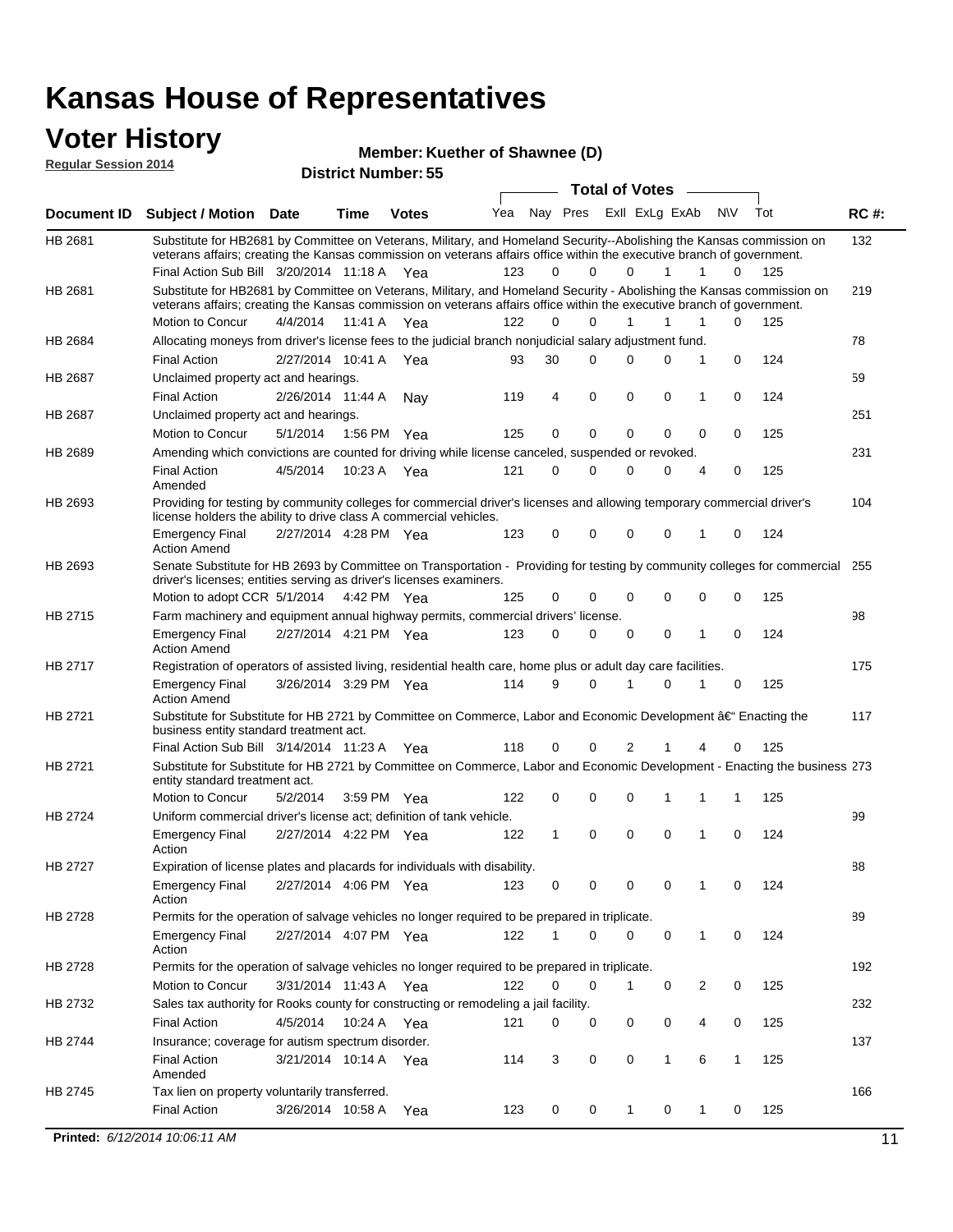## **Voter History**

**Regular Session 2014**

#### **Member: Kuether of Shawnee (D)**

|                    |                                                                                                                                                                                                                                      |                       |         | <b>Total of Votes</b> |     |          |          |   |                |             |                |             |     |             |
|--------------------|--------------------------------------------------------------------------------------------------------------------------------------------------------------------------------------------------------------------------------------|-----------------------|---------|-----------------------|-----|----------|----------|---|----------------|-------------|----------------|-------------|-----|-------------|
| <b>Document ID</b> | <b>Subject / Motion Date</b>                                                                                                                                                                                                         |                       | Time    | <b>Votes</b>          | Yea | Nav Pres |          |   | Exll ExLg ExAb |             | <b>NV</b>      |             | Tot | <b>RC#:</b> |
| HB 2755            | Repealing the sunset on the Kansas taxpayer transparency act.                                                                                                                                                                        |                       |         |                       |     |          |          |   |                |             |                |             |     | 140         |
|                    | <b>Final Action</b>                                                                                                                                                                                                                  | 3/24/2014 10:13 A     |         | Yea                   | 122 | 0        | 0        | 0 |                | 0           | 3              | 0           | 125 |             |
| HB 2767            | State child death review board.                                                                                                                                                                                                      |                       |         |                       |     |          |          |   |                |             |                |             |     | 167         |
|                    | <b>Final Action</b><br>Amended                                                                                                                                                                                                       | 3/26/2014 10:59 A     |         | Yea                   | 123 | 0        | 0        | 1 |                | $\mathbf 0$ | 1              | 0           | 125 |             |
| <b>HCR 5029</b>    | Urging the Kansas bureau of investigation to establish a blue alert system for the state of Kansas.                                                                                                                                  |                       |         |                       |     |          |          |   |                |             |                |             |     | 95          |
|                    | <b>Emergency Final</b><br><b>Action Amend</b>                                                                                                                                                                                        | 2/27/2014 4:15 PM Yea |         |                       | 121 | 2        | 0        | 0 |                | 0           | 1              | 0           | 124 |             |
| <b>HCR 5031</b>    | Urging Congress to provide for the prompt payment of disability compensation to U.S. Veterans.                                                                                                                                       |                       |         |                       |     |          |          |   |                |             |                |             |     | 125         |
|                    | <b>Final Action</b>                                                                                                                                                                                                                  | 3/19/2014 11:21 A Yea |         |                       | 122 | $\Omega$ | $\Omega$ | 0 |                | 1           | 2              | 0           | 125 |             |
| HR 6049            | Resolution encouraging the creation of a Kansas plan for comprehensive treatment of chronic obstruction pulmonary<br>disease.                                                                                                        |                       |         |                       |     |          |          |   |                |             |                |             |     | 109         |
|                    | <b>Emergency Final</b><br><b>Action Amend</b>                                                                                                                                                                                        | 3/6/2014              | 11:24 A | Yea                   | 120 | 0        | 0        | 2 |                | 1           | $\overline{2}$ | $\mathbf 0$ | 125 |             |
| HR 6063            | Urging the President to extend the qualifications for the Women's Army Corps Service Medal.                                                                                                                                          |                       |         |                       |     |          |          |   |                |             |                |             |     | 143         |
|                    | <b>Final Action</b>                                                                                                                                                                                                                  | 3/25/2014 10:11 A Yea |         |                       | 123 | $\Omega$ | $\Omega$ | 1 |                | $\Omega$    | 1              | 0           | 125 |             |
| SB 40              | House Substitute for SB 40 by Committee on Corrections and Juvenile Justice †Secretary of corrections; including juvenile<br>offenders in the prison made goods act; authorizing use of correctional industries funds for payment of |                       |         |                       |     |          |          |   |                |             |                |             |     | 123         |
|                    | Final Action Sub Bill 3/17/2014 11:23 A Yea                                                                                                                                                                                          |                       |         |                       | 123 | 0        | 0        | 0 |                | $\Omega$    | 2              | 0           | 125 |             |
| SB 54              | Medical assistance recovery program; rules and regulations.                                                                                                                                                                          |                       |         |                       |     |          |          |   |                |             |                |             |     | 174         |
|                    | <b>Emergency Final</b><br><b>Action Amend</b>                                                                                                                                                                                        | 3/26/2014 3:28 PM Yea |         |                       | 95  | 28       | 0        | 1 |                | 0           | 1              | 0           | 125 |             |
| SB 54              | Amendments to statutes regulating abortions.                                                                                                                                                                                         |                       |         |                       |     |          |          |   |                |             |                |             |     | 214         |
|                    | Motion to Adopt CCR 4/4/2014                                                                                                                                                                                                         |                       |         | 9:59 AM Nay           | 112 | 11       | 0        |   |                | $\mathbf 0$ | 1              | 0           | 125 |             |
| SB 63              | State use law; purchases by municipalities; committee sunset date and chairperson selection.                                                                                                                                         |                       |         |                       |     |          |          |   |                |             |                |             |     | 280         |
|                    | Motion to adopt CCR 5/2/2014                                                                                                                                                                                                         |                       |         | 8:52 PM Yea           | 124 | 0        | 0        | 0 |                | 0           | 1              | 0           | 125 |             |
| SB 99              | Lobbyists defined.                                                                                                                                                                                                                   |                       |         |                       |     |          |          |   |                |             |                |             |     | 184         |
|                    | <b>Emergency Final</b><br>Action                                                                                                                                                                                                     | 3/26/2014 3:41 PM Yea |         |                       | 117 | 6        | 0        | 1 |                | 0           | 1              | 0           | 125 |             |
| SB 147             | House Substitute for SB 147 by Committee on Agriculture and Natural Resources †Amending the powers and duties of the 133<br>Kansas department of agriculture division of conservation and the state conservation commission.         |                       |         |                       |     |          |          |   |                |             |                |             |     |             |
|                    | Final Action Sub Bill 3/20/2014 11:19 A Yea<br>Amended                                                                                                                                                                               |                       |         |                       | 123 | 0        | $\Omega$ | 0 |                | 1           | 1              | 0           | 125 |             |
| SB 218             | House Substitute for SB 218 by Committee on Appropriations-Education; relating to the financing and instruction thereof;                                                                                                             |                       |         |                       |     |          |          |   |                |             |                |             |     | 226         |
|                    | making and concerning appropriations for the fiscal years ending June 30, 2014, and June 30, 2015, for certain agencies.<br>Final Action Sub Bill 4/4/2014                                                                           |                       |         | 6:17 PM Yea           | 91  | 31       | $\Omega$ | 0 |                | 1           | $\overline{2}$ | $\Omega$    | 125 |             |
|                    | Amended                                                                                                                                                                                                                              |                       |         |                       |     |          |          |   |                |             |                |             |     |             |
| SB 218             | House Substitute for SB 218 by Committee on Appropriations-Education; relating to the financing and instruction thereof;                                                                                                             |                       |         |                       |     |          |          |   |                |             |                |             |     | 237         |
|                    | making and concerning appropriations for the fiscal years ending June 30, 2014, and June 30, 2015, for certain agencies.                                                                                                             |                       |         |                       |     |          |          |   |                |             |                |             |     |             |
|                    | Sub Motion to Adopt 4/6/2014 12:51 A Nay                                                                                                                                                                                             |                       |         |                       | 55  | 67       | 0        | 0 |                | 0           | 3              | 0           | 125 |             |
| SB 231             | <b>CCR</b><br>House Substitute for SB 231 †Concerning valuation and appeals; renaming the state court of tax appeals; timing of                                                                                                      |                       |         |                       |     |          |          |   |                |             |                |             |     | 134         |
|                    | decisions.<br>Final Action Sub Bill 3/20/2014 11:21 A Yea                                                                                                                                                                            |                       |         |                       | 123 | 0        | 0        | 0 |                | 1           | 1              | 0           | 125 |             |
|                    | Amended                                                                                                                                                                                                                              |                       |         |                       |     |          |          |   |                |             |                |             |     |             |
| SB 231             | House Substitute for SB 231 - Concerning valuation and appeals; renaming the state court of tax appeals; timing of<br>decisions                                                                                                      |                       |         |                       |     |          |          |   |                |             |                |             |     | 281         |
|                    | Motion to Adopt CCR 5/2/2014                                                                                                                                                                                                         |                       |         | 8:56 PM Yea           | 124 | 0        | 0        | 0 |                | $\mathbf 0$ | 1              | 0           | 125 |             |
| SB 245             | House Substitute for SB 245 by Committee on Appropriations - Appropriations for FY 2014, FY 2015, and FY 2016 for the<br>department of corrections; capital improvement projects.                                                    |                       |         |                       |     |          |          |   |                |             |                |             |     | 13          |
|                    | Final Action Sub Bill 2/13/2014 11:34 A Nay<br>Amended                                                                                                                                                                               |                       |         |                       | 79  | 41       | 0        | 3 |                | 0           | 1              | 0           | 124 |             |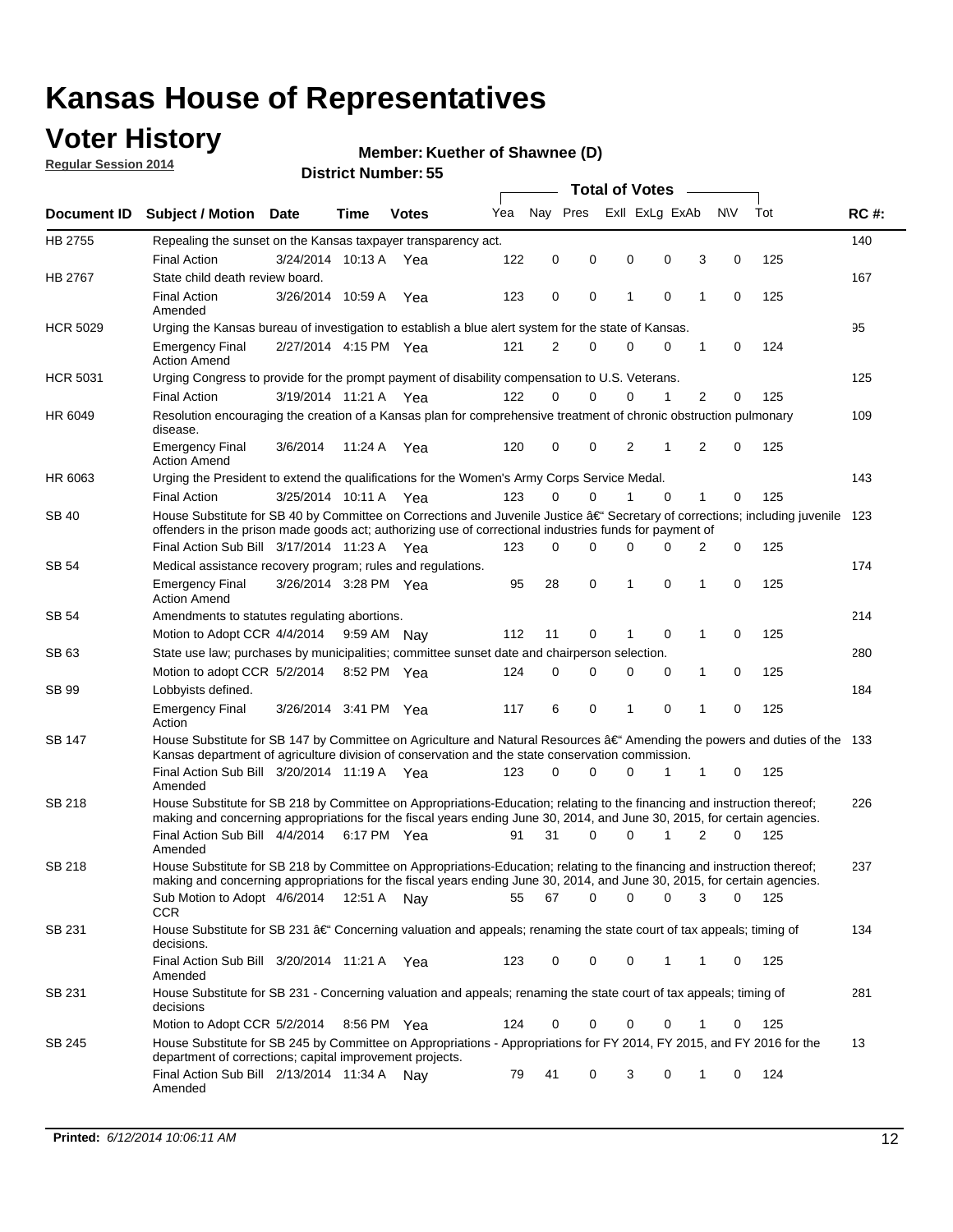### **Voter History**

#### **Member: Kuether of Shawnee (D)**

**Regular Session 2014**

|               |                                                                                                                                                                                                                                                                                                                                                                                                                                                                                                                                                                                                                                                                                                                                                                                                               |                       |             | DISTICT MAILING 1. 33 |     |          |   | <b>Total of Votes</b> |   |                |                         |              |     |             |
|---------------|---------------------------------------------------------------------------------------------------------------------------------------------------------------------------------------------------------------------------------------------------------------------------------------------------------------------------------------------------------------------------------------------------------------------------------------------------------------------------------------------------------------------------------------------------------------------------------------------------------------------------------------------------------------------------------------------------------------------------------------------------------------------------------------------------------------|-----------------------|-------------|-----------------------|-----|----------|---|-----------------------|---|----------------|-------------------------|--------------|-----|-------------|
|               | Document ID Subject / Motion Date                                                                                                                                                                                                                                                                                                                                                                                                                                                                                                                                                                                                                                                                                                                                                                             |                       | <b>Time</b> | <b>Votes</b>          | Yea | Nay Pres |   |                       |   | Exll ExLg ExAb |                         | <b>NV</b>    | Tot | <b>RC#:</b> |
| <b>SB 245</b> | House Substitute for SB 245 by Committee on Appropriations - Education funding; relating to mineral production; creating the<br>mineral production education fund, crediting 20% of remainder from oil and gas tax into such fund, moneys expended on<br>education; abolishing the oil and gas valuation depletion trust fund; allowing the counties to retain funds already in such<br>county's oil and gas valuation depletion trust fund; concerning school financing sources; proceeds from the tax levied by a<br>school district under authority of K.S.A. 2013 Supp. 72-6431, remitted to the state treasury to the credit of the state school<br>district finance fund not to the district's general fund; making and concerning appropriations for fiscal year 2017.<br>Motion to adopt CCR 5/1/2014 |                       |             | 5:06 PM Nay           | 88  | 37       |   | $\Omega$              | 0 | 0              | 0                       | 0            | 125 | 258         |
| <b>SB 248</b> | Victim notification prior to release of certain inmates.                                                                                                                                                                                                                                                                                                                                                                                                                                                                                                                                                                                                                                                                                                                                                      |                       |             |                       |     |          |   |                       |   |                |                         |              |     | 119         |
|               | <b>Final Action</b>                                                                                                                                                                                                                                                                                                                                                                                                                                                                                                                                                                                                                                                                                                                                                                                           | 3/17/2014 11:18 A Yea |             |                       | 122 |          | 0 | 0                     | 0 | 0              | 2                       | $\mathbf{1}$ | 125 |             |
| SB 254        | Medical assistance recovery program; rules and regulations.                                                                                                                                                                                                                                                                                                                                                                                                                                                                                                                                                                                                                                                                                                                                                   |                       |             |                       |     |          |   |                       |   |                |                         |              |     | 179         |
|               | <b>Emergency Final</b><br>Action                                                                                                                                                                                                                                                                                                                                                                                                                                                                                                                                                                                                                                                                                                                                                                              | 3/26/2014 3:34 PM Yea |             |                       | 123 |          | 0 | $\mathbf 0$           | 1 | 0              | $\mathbf{1}$            | 0            | 125 |             |
| SB 256        | Attorney general; costs in criminal appeals.                                                                                                                                                                                                                                                                                                                                                                                                                                                                                                                                                                                                                                                                                                                                                                  |                       |             |                       |     |          |   |                       |   |                |                         |              |     | 147         |
|               | <b>Final Action</b><br>Amended                                                                                                                                                                                                                                                                                                                                                                                                                                                                                                                                                                                                                                                                                                                                                                                | 3/25/2014 10:16 A     |             | Yea                   | 119 |          | 4 | 0                     | 1 | 0              | 1                       | 0            | 125 |             |
| SB 256        | Amending the crime of mistreatment of a dependent adult; creating the crime of mistreatment of an elder person; amending<br>the crime of unlawful sexual relations; amending provisions relating to appearance bonds and surety regulation; amending<br>violations of the Kansas racketeer influenced and corrupt organization act; also concerning the attorney general, costs in<br>criminal appeals.                                                                                                                                                                                                                                                                                                                                                                                                       |                       |             |                       |     |          |   |                       |   |                |                         |              |     | 236         |
|               | Motion to Adopt CCR 4/5/2014 6:52 PM Yea                                                                                                                                                                                                                                                                                                                                                                                                                                                                                                                                                                                                                                                                                                                                                                      |                       |             |                       | 118 |          | 4 | 0                     | 0 | 0              | 3                       | 0            | 125 |             |
| <b>SB 258</b> | Amending the juvenile statute of limitations to match adult time limitations for sex crimes.                                                                                                                                                                                                                                                                                                                                                                                                                                                                                                                                                                                                                                                                                                                  |                       |             |                       |     |          |   |                       |   |                |                         |              |     | 135         |
|               | <b>Final Action</b><br>Amended                                                                                                                                                                                                                                                                                                                                                                                                                                                                                                                                                                                                                                                                                                                                                                                | 3/20/2014 11:21 A Yea |             |                       | 123 |          | 0 | 0                     | 0 | 1              | 1                       | 0            | 125 |             |
| SB 258        | Relating to issuance of certificates of birth resulting in stillbirth.                                                                                                                                                                                                                                                                                                                                                                                                                                                                                                                                                                                                                                                                                                                                        |                       |             |                       |     |          |   |                       |   |                |                         |              |     | 259         |
|               | Motion to Adopt CCR 5/1/2014 5:12 PM Yea                                                                                                                                                                                                                                                                                                                                                                                                                                                                                                                                                                                                                                                                                                                                                                      |                       |             |                       | 121 |          | 4 | 0                     | 0 | $\mathbf 0$    | 0                       | 0            | 125 |             |
| SB 263        | Establishing the military funeral honors fund under the adjutant general's office.                                                                                                                                                                                                                                                                                                                                                                                                                                                                                                                                                                                                                                                                                                                            |                       |             |                       |     |          |   |                       |   |                |                         |              |     | 148         |
|               | <b>Final Action</b><br>Amended                                                                                                                                                                                                                                                                                                                                                                                                                                                                                                                                                                                                                                                                                                                                                                                | 3/25/2014 10:17 A Yea |             |                       | 123 |          | 0 | 0                     | 1 | 0              | 1                       | 0            | 125 |             |
| SB 263        | Veterans and military matters; military honors fund; death gratuity; disabled veterans preference, state jobs and contracts;<br>schools on military reservations, funding.                                                                                                                                                                                                                                                                                                                                                                                                                                                                                                                                                                                                                                    |                       |             |                       |     |          |   |                       |   |                |                         |              |     | 256         |
|               | Motion to adopt CCR 5/1/2014 4:47 PM Yea                                                                                                                                                                                                                                                                                                                                                                                                                                                                                                                                                                                                                                                                                                                                                                      |                       |             |                       | 124 |          | 0 | 0                     | 0 | 0              | $\mathbf 0$             | 1            | 125 |             |
| SB 265        | Income definition for Homestead Refund eligibility.                                                                                                                                                                                                                                                                                                                                                                                                                                                                                                                                                                                                                                                                                                                                                           |                       |             |                       |     |          |   |                       |   |                |                         |              |     | 113         |
|               | <b>Final Action</b><br>Amended                                                                                                                                                                                                                                                                                                                                                                                                                                                                                                                                                                                                                                                                                                                                                                                | 3/13/2014 11:23 A Yea |             |                       | 121 |          | 0 | 0                     | 1 | 1              | $\overline{\mathbf{c}}$ | 0            | 125 |             |
| SB 265        | Definition of income for homestead refund and SAFESR eligibility; income tax credits for adoption expenses and expenses to<br>make dwelling or facility accessible to persons with a disability; income tax deductions, self-employment taxes, expenses<br>related to organ donations, net gain on the sale of certain livestock; withholding, non-resident pass-through entity income;<br>Kansas taxpayer transparency act, sunset; sales tax exemptions.<br>Motion to Adopt CCR 4/4/2014                                                                                                                                                                                                                                                                                                                    |                       |             | 6:29 PM Yea           | 122 |          | 0 | 0                     | 0 | 1              | 2                       | 0            | 125 | 227         |
|               |                                                                                                                                                                                                                                                                                                                                                                                                                                                                                                                                                                                                                                                                                                                                                                                                               |                       |             |                       |     |          |   |                       |   |                |                         |              |     |             |
| SB 266        | Mineral severance tax return file date.                                                                                                                                                                                                                                                                                                                                                                                                                                                                                                                                                                                                                                                                                                                                                                       |                       |             |                       |     |          |   |                       |   |                |                         |              |     | 114         |
|               | <b>Final Action</b><br>Amended                                                                                                                                                                                                                                                                                                                                                                                                                                                                                                                                                                                                                                                                                                                                                                                | 3/13/2014 11:24 A     |             | Yea                   | 121 |          | 0 | 0                     | 1 | 1              | 2                       | 0            | 125 |             |
| SB 266        | Severance tax return and payment dates; sales tax authority for Rooks county; property tax exemptions for certain donations<br>of land to the state and for amateur-built aircraft; sales tax exemptions for surface mining equipment and certain charitable<br>organizations.                                                                                                                                                                                                                                                                                                                                                                                                                                                                                                                                |                       |             |                       |     |          |   |                       |   |                |                         |              |     | 266         |
|               | Motion to Adopt CCR 5/2/2014                                                                                                                                                                                                                                                                                                                                                                                                                                                                                                                                                                                                                                                                                                                                                                                  |                       |             | $3:19 \text{ PM}$ Yea | 122 |          | 1 | 0                     | 0 | 1              | 1                       | 0            | 125 |             |
| SB 267        | Insurance; excluding real estate from acceptable security deposits with the commissioner and requiring original handwritten<br>signatures on deposit forms.                                                                                                                                                                                                                                                                                                                                                                                                                                                                                                                                                                                                                                                   |                       |             |                       |     |          |   |                       |   |                |                         |              |     | 144         |
|               | <b>Final Action</b>                                                                                                                                                                                                                                                                                                                                                                                                                                                                                                                                                                                                                                                                                                                                                                                           | 3/25/2014 10:12 A     |             | Yea                   | 123 |          | 0 | 0                     | 1 | 0              | 1                       | 0            | 125 |             |
| SB 268        | Insurance; Risk-based capital requirements.                                                                                                                                                                                                                                                                                                                                                                                                                                                                                                                                                                                                                                                                                                                                                                   |                       |             |                       |     |          |   |                       |   |                |                         |              |     | 145         |
|               | <b>Final Action</b>                                                                                                                                                                                                                                                                                                                                                                                                                                                                                                                                                                                                                                                                                                                                                                                           | 3/25/2014 10:13 A     |             | Yea                   | 123 |          | 0 | 0                     | 1 | 0              | 1                       | 0            | 125 |             |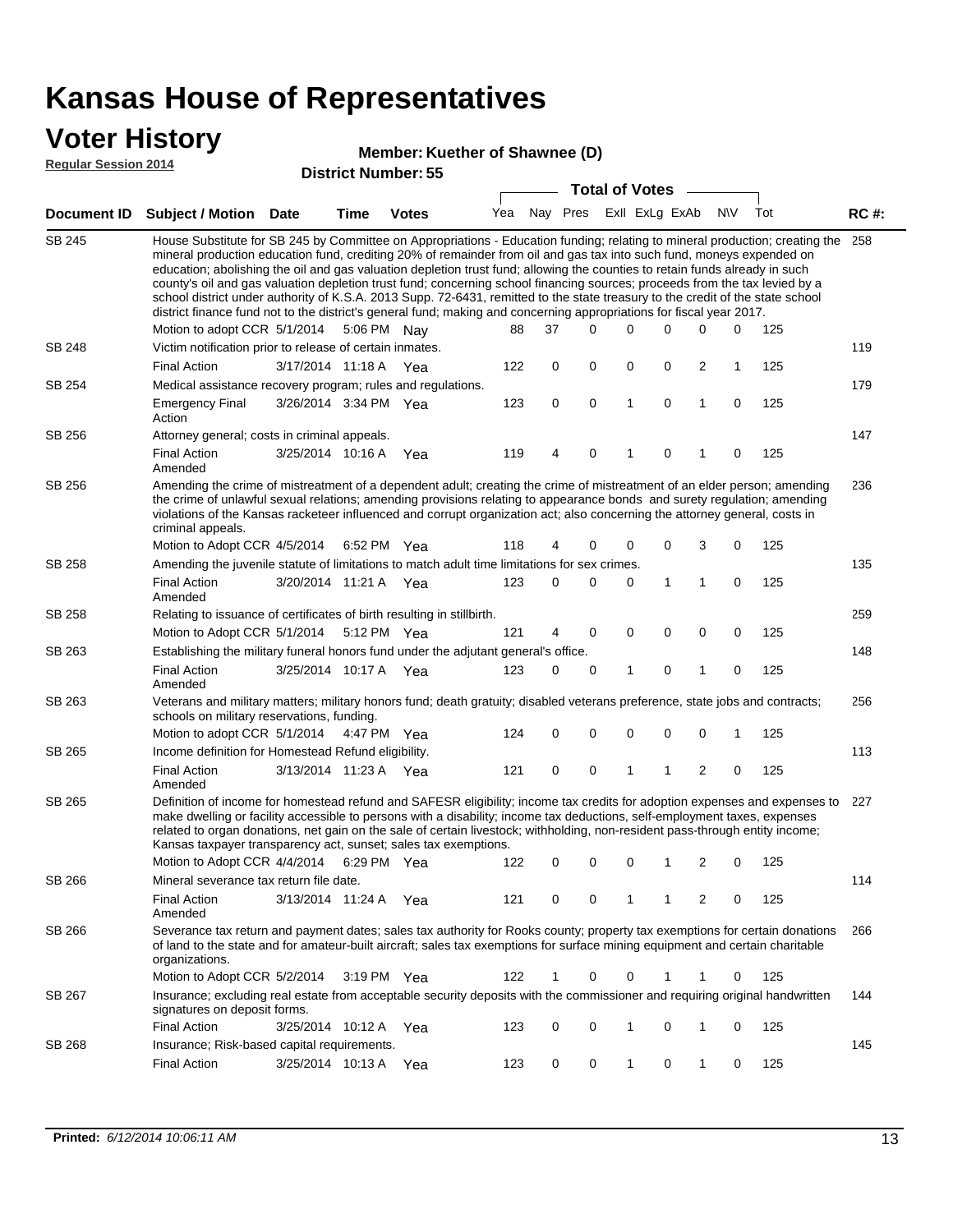## **Voter History**

**Regular Session 2014**

#### **Member: Kuether of Shawnee (D)**

|                    |                                                                                                                                                                                    |                       |      |              |     | <b>Total of Votes</b> |   |                         |             |                |             |     |             |  |  |
|--------------------|------------------------------------------------------------------------------------------------------------------------------------------------------------------------------------|-----------------------|------|--------------|-----|-----------------------|---|-------------------------|-------------|----------------|-------------|-----|-------------|--|--|
| Document <b>ID</b> | <b>Subject / Motion Date</b>                                                                                                                                                       |                       | Time | <b>Votes</b> | Yea |                       |   | Nay Pres ExII ExLg ExAb |             |                | <b>NV</b>   | Tot | <b>RC#:</b> |  |  |
| <b>SB 271</b>      | Amending the Kansas medicaid fraud control act.                                                                                                                                    |                       |      |              |     |                       |   |                         |             |                |             |     | 176         |  |  |
|                    | <b>Emergency Final</b><br><b>Action Amend</b>                                                                                                                                      | 3/26/2014 3:30 PM Yea |      |              | 123 | 0                     | 0 | $\mathbf 1$             | $\mathbf 0$ | 1              | $\mathbf 0$ | 125 |             |  |  |
| SB 271             | Amending the Kansas medicaid fraud control act.                                                                                                                                    |                       |      |              |     |                       |   |                         |             |                |             |     | 228         |  |  |
|                    | Motion to Adopt CCR 4/4/2014 6:33 PM Yea                                                                                                                                           |                       |      |              | 122 | 0                     | 0 | $\mathbf 0$             | 1           | 2              | $\mathbf 0$ | 125 |             |  |  |
| SB 272             | Eliminating the 3% limit on controlled shooting area acreage in a county.                                                                                                          |                       |      |              |     |                       |   |                         |             |                |             |     | 149         |  |  |
|                    | <b>Final Action</b>                                                                                                                                                                | 3/25/2014 10:19 A Yea |      |              | 123 | 0                     | 0 | 1                       | $\mathbf 0$ | 1              | $\Omega$    | 125 |             |  |  |
| SB 273             | House Substitute for SB 273 by Committee on Transportation â€ <sup>4</sup> Commercial vehicles; regulation and registration thereof.                                               |                       |      |              |     |                       |   |                         |             |                |             |     | 168         |  |  |
|                    | Final Action Sub Bill 3/26/2014 11:00 A Yea<br>Amended                                                                                                                             |                       |      |              | 122 | $\mathbf{1}$          | 0 | 1                       | $\mathbf 0$ | 1              | 0           | 125 |             |  |  |
| SB 273             | Regulation of commercial motor vehicles; exemption from rules and regulations of the Kansas corporation commission.                                                                |                       |      |              |     |                       |   |                         |             |                |             |     | 265         |  |  |
|                    | Motion to Adopt CCR 5/2/2014 3:10 PM Nay                                                                                                                                           |                       |      |              | 101 | 22                    | 0 | 0                       | 1           | 1              | 0           | 125 |             |  |  |
| SB 274             | Political action committees, legislative leadership.                                                                                                                               |                       |      |              |     |                       |   |                         |             |                |             |     | 169         |  |  |
|                    | <b>Final Action</b><br>Amended                                                                                                                                                     | 3/26/2014 11:01 A Yea |      |              | 108 | 15                    | 0 | 1                       | $\mathbf 0$ | 1              | $\mathbf 0$ | 125 |             |  |  |
| SB 278             | Establishing the state board of veterinary examiners within the animal health division of the Kansas department of agriculture<br>for a two-year period.                           |                       |      |              |     |                       |   |                         |             |                |             |     | 127         |  |  |
|                    | <b>Final Action</b>                                                                                                                                                                | 3/19/2014 11:24 A     |      | Yea          | 122 | 0                     | 0 | 0                       | 1           | 2              | 0           | 125 |             |  |  |
| SB 284             | Amending the Kansas 911 act.                                                                                                                                                       |                       |      |              |     |                       |   |                         |             |                |             |     | 124         |  |  |
|                    | <b>Final Action</b>                                                                                                                                                                | 3/17/2014 11:24 A     |      | Yea          | 121 | $\overline{2}$        | 0 | $\mathbf 0$             | $\mathbf 0$ | $\overline{2}$ | 0           | 125 |             |  |  |
| SB 285             | Optometrists; prohibition against limiting payment for covered services to insurance plan amounts.                                                                                 |                       |      |              |     |                       |   |                         |             |                |             |     | 150         |  |  |
|                    | <b>Final Action</b><br>Amended                                                                                                                                                     | 3/25/2014 10:20 A     |      | Yea          | 123 | 0                     | 0 | 1                       | 0           | 1              | 0           | 125 |             |  |  |
| SB 286             | Extending sunset date on certain agriculture fees from July 1, 2015, to July 1, 2019.                                                                                              |                       |      |              |     |                       |   |                         |             |                |             |     | 151         |  |  |
|                    | <b>Final Action</b><br>Amended                                                                                                                                                     | 3/25/2014 10:23 A Yea |      |              | 76  | 47                    | 0 | 1                       | 0           | 1              | 0           | 125 |             |  |  |
| SB 286             | Agriculture; extending sunset date on certain agriculture fees from July 1, 2015, to July 1, 2018; national day of the cowboy;<br>establishing the local food and farm task force. |                       |      |              |     |                       |   |                         |             |                |             |     | 264         |  |  |
|                    | Motion to adopt CCR 5/2/2014 3:04 PM Yea                                                                                                                                           |                       |      |              | 102 | 21                    | 0 | $\mathbf 0$             | 1           | 1              | 0           | 125 |             |  |  |
| SB 306             | Modernizing certain insurance laws to allow use of additional investments.                                                                                                         |                       |      |              |     |                       |   |                         |             |                |             |     | 173         |  |  |
|                    | <b>Emergency Final</b><br>Action                                                                                                                                                   | 3/26/2014 3:26 PM Yea |      |              | 123 | 0                     | 0 | 1                       | 0           | 1              | 0           | 125 |             |  |  |
| <b>SB 308</b>      | Updating the Kansas no-call act.                                                                                                                                                   |                       |      |              |     |                       |   |                         |             |                |             |     | 138         |  |  |
|                    | <b>Final Action</b>                                                                                                                                                                | 3/21/2014 10:15 A     |      | Yea          | 117 | 0                     | 0 | 0                       | 1           | 6              | 1           | 125 |             |  |  |
| SB 309             | Health insurance coverage for qualified professional associations.                                                                                                                 |                       |      |              |     |                       |   |                         |             |                |             |     | 182         |  |  |
|                    | <b>Emergency Final</b><br>Action                                                                                                                                                   | 3/26/2014 3:38 PM Yea |      |              | 122 | 1                     | 0 | 1                       | $\mathbf 0$ | 1              | $\Omega$    | 125 |             |  |  |
| SB 310             | Grand juries; crimes to consider; amendment of indictment.                                                                                                                         |                       |      |              |     |                       |   |                         |             |                |             |     | 180         |  |  |
|                    | <b>Emergency Final</b><br>Action                                                                                                                                                   | 3/26/2014 3:35 PM Yea |      |              | 122 | 1                     | 0 | 1                       | 0           | 1              | 0           | 125 |             |  |  |
| SB 311             | Increasing the noneconomic damages cap and changing rules related to expert evidence.                                                                                              |                       |      |              |     |                       |   |                         |             |                |             |     | 142         |  |  |
|                    | <b>Final Action</b><br>Amended                                                                                                                                                     | 3/24/2014 10:17 A Yea |      |              | 119 | 3                     | 0 | 0                       | 0           | 3              | 0           | 125 |             |  |  |
| SB 311             | Increasing the noneconomic damages cap, changing rules related to expert evidence and repealing statutes pertaining to<br>collateral source benefits.                              |                       |      |              |     |                       |   |                         |             |                |             |     | 203         |  |  |
|                    | Motion to adopt CCR 4/3/2014 6:15 PM Yea                                                                                                                                           |                       |      |              | 120 | 4                     | 0 | 0                       | 0           | 1              | 0           | 125 |             |  |  |
| SB 321             | Return of premiums separate from notice of denial of coverage.                                                                                                                     |                       |      |              |     |                       |   |                         |             |                |             |     | 146         |  |  |
|                    | <b>Final Action</b>                                                                                                                                                                | 3/25/2014 10:15 A Yea |      |              | 123 | 0                     | 0 | 1                       | 0           | $\mathbf{1}$   | 0           | 125 |             |  |  |
| SB 329             | Clarifying court orders relating to parents in juvenile offender cases.<br><b>Final Action</b><br>Amended                                                                          | 3/20/2014 11:23 A Yea |      |              | 123 | 0                     | 0 | 0                       | 1           | 1              | 0           | 125 | 136         |  |  |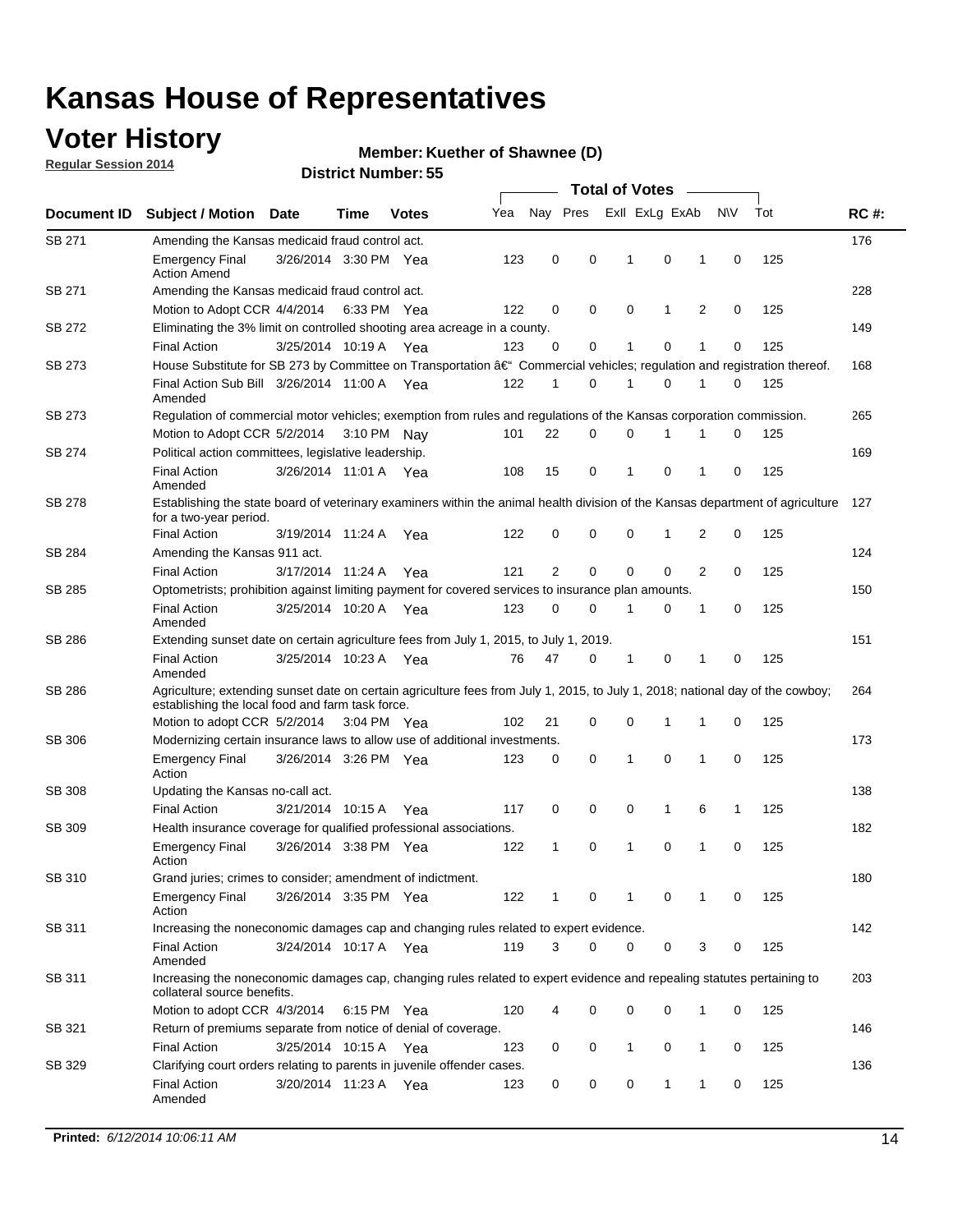## **Voter History**

**Regular Session 2014**

**Member: Kuether of Shawnee (D)** 

|                    |                                                                                                                                                                    |                       |             |              |     |              |   |   | <b>Total of Votes</b> |              |           |     |             |
|--------------------|--------------------------------------------------------------------------------------------------------------------------------------------------------------------|-----------------------|-------------|--------------|-----|--------------|---|---|-----------------------|--------------|-----------|-----|-------------|
| <b>Document ID</b> | <b>Subject / Motion Date</b>                                                                                                                                       |                       | Time        | <b>Votes</b> | Yea | Nay Pres     |   |   | Exll ExLg ExAb        |              | <b>NV</b> | Tot | <b>RC#:</b> |
| SB 329             | Clarifying court orders relating to parents in juvenile offender cases and changing the statute of limitations on certain juvenile<br>offenses.                    |                       |             |              |     |              |   |   |                       |              |           |     | 242         |
|                    | Motion to adopt CCR 4/30/2014 3:23 PM Yea                                                                                                                          |                       |             |              | 122 | 1            | 0 | 1 | 1                     | 0            | 0         | 125 |             |
| <b>SB 344</b>      | Special permits, oversized loads, transportation of hay or feed stuffs.                                                                                            |                       |             |              |     |              |   |   |                       |              |           |     | 152         |
|                    | <b>Final Action</b><br>Amended                                                                                                                                     | 3/25/2014 10:24 A     |             | Yea          | 122 | $\mathbf{1}$ | 0 | 1 | $\mathbf 0$           | 1            | 0         | 125 |             |
| SB 349             | Boiler safety act; deputy inspectors.                                                                                                                              |                       |             |              |     |              |   |   |                       |              |           |     | 128         |
|                    | <b>Final Action</b><br>Amended                                                                                                                                     | 3/19/2014 11:25 A     |             | Yea          | 119 | 3            | 0 | 0 | 1                     | 2            | 0         | 125 |             |
| SB 349             | Board of technical professions; recodification of professions and scope of practice, other; boiler safety act, deputy<br>inspectors.                               |                       |             |              |     |              |   |   |                       |              |           |     | 215         |
|                    | Motion to Adopt CCR 4/4/2014                                                                                                                                       |                       | 10:02 A     | Yea          | 112 | 11           | 0 | 1 | 0                     | 1            | 0         | 125 |             |
| SB 351             | Vehicle identification numbers; penalties; damages.                                                                                                                |                       |             |              |     |              |   |   |                       |              |           |     | 153         |
|                    | <b>Final Action</b>                                                                                                                                                | 3/25/2014 10:25 A     |             | Yea          | 123 | 0            | 0 | 1 | 0                     | 1            | 0         | 125 |             |
| SB 357             | Increasing the number of allowable hunter education deferrals.                                                                                                     |                       |             |              |     |              |   |   |                       |              |           |     | 154         |
|                    | <b>Final Action</b><br>Amended                                                                                                                                     | 3/25/2014 10:26 A     |             | Nav          | 97  | 26           | 0 | 1 | 0                     | 1            | 0         | 125 |             |
| SB 357             | Authorizing land purchases by the state; amending process state uses to address seized wildlife; increasing the number of<br>allowable hunter education deferrals. |                       |             |              |     |              |   |   |                       |              |           |     | 275         |
|                    | Motion to Adopt CCR 5/2/2014                                                                                                                                       |                       | 7:53 PM Yea |              | 113 | 11           | 0 | 0 | $\mathbf 0$           | 1            | 0         | 125 |             |
| SB 359             | Relating to asbestos-related liability.                                                                                                                            |                       |             |              |     |              |   |   |                       |              |           |     | 177         |
|                    | <b>Emergency Final</b><br>Action                                                                                                                                   | 3/26/2014 3:32 PM Nay |             |              | 94  | 29           | 0 | 1 | $\mathbf 0$           | 1            | 0         | 125 |             |
| <b>SB 367</b>      | Creating the student data privacy act.                                                                                                                             |                       |             |              |     |              |   |   |                       |              |           |     |             |
|                    | <b>Emergency Final</b><br><b>Action Amend</b>                                                                                                                      | 3/26/2014 3:43 PM Yea |             |              | 119 | 4            | 0 | 1 | $\mathbf 0$           | $\mathbf{1}$ | 0         | 125 |             |
| SB 367             | Creating the student data privacy act.                                                                                                                             |                       |             |              |     |              |   |   |                       |              |           |     | 245         |
|                    | Motion to adopt CCR 4/30/2014 3:41 PM Yea                                                                                                                          |                       |             |              | 123 | 0            | 0 | 1 |                       | $\mathbf 0$  | 0         | 125 |             |
| SB 371             | Amending employment security law regarding disposition of penalty funds and disclosure of confidential information.                                                |                       |             |              |     |              |   |   |                       |              |           |     | 129         |
|                    | <b>Final Action</b>                                                                                                                                                | 3/19/2014 11:27 A     |             | Nav          | 90  | 32           | 0 | 0 | 1                     | 2            | 0         | 125 |             |
| <b>SB 372</b>      | Amending the shared work unemployment compensation program; layoff aversion.                                                                                       |                       |             |              |     |              |   |   |                       |              |           |     | 155         |
|                    | <b>Final Action</b>                                                                                                                                                | 3/25/2014 10:28 A     |             | Yea          | 123 | 0            | 0 | 1 | 0                     | 1            | 0         | 125 |             |
| SB 402             | Amending statutes related to the Kansas criminal justice information system committee.                                                                             |                       |             |              |     |              |   |   |                       |              |           |     | 178         |
|                    | <b>Emergency Final</b><br>Action                                                                                                                                   | 3/26/2014 3:33 PM Yea |             |              | 123 | 0            | 0 | 1 | 0                     | 1            | 0         | 125 |             |
| SB 423             | Authorizing Department of Administration to sell Landon and Eisenhower state office buildings.                                                                     |                       |             |              |     |              |   |   |                       |              |           |     | 233         |
|                    | <b>Final Action</b><br>Amended                                                                                                                                     | 4/5/2014              | 10:28 A     | Nay          | 66  | 55           | 0 | 0 | 0                     | 4            | 0         | 125 |             |
| SB 424             | Amending the statutory requirements for a valid hospital lien.                                                                                                     |                       |             |              |     |              |   |   |                       |              |           |     | 183         |
|                    | <b>Emergency Final</b><br>Action                                                                                                                                   | 3/26/2014 3:39 PM Nay |             |              | 115 | 8            | 0 | 1 | 0                     | 1            | 0         | 125 |             |
| <b>SCR 1618</b>    | Substitute for SCR 1618 by Committee on Federal and State Affairs -- State constitutional amendment authorizing raffles.                                           |                       |             |              |     |              |   |   |                       |              |           |     | 170         |
|                    | Final Action Sub Bill 3/26/2014 11:06 A                                                                                                                            |                       |             | Nav          | 102 | 19           | 2 | 1 | $\mathbf 0$           | 1            | 0         | 125 |             |
| SCR 1620           | Port authority; creation in Stafford, Kansas.                                                                                                                      |                       |             |              |     |              |   |   |                       |              |           |     | 234         |
|                    | <b>Final Action</b>                                                                                                                                                | 4/5/2014              | 10:29 A     | Yea          | 121 | 0            | 0 | 0 | 0                     | 4            | 0         | 125 |             |